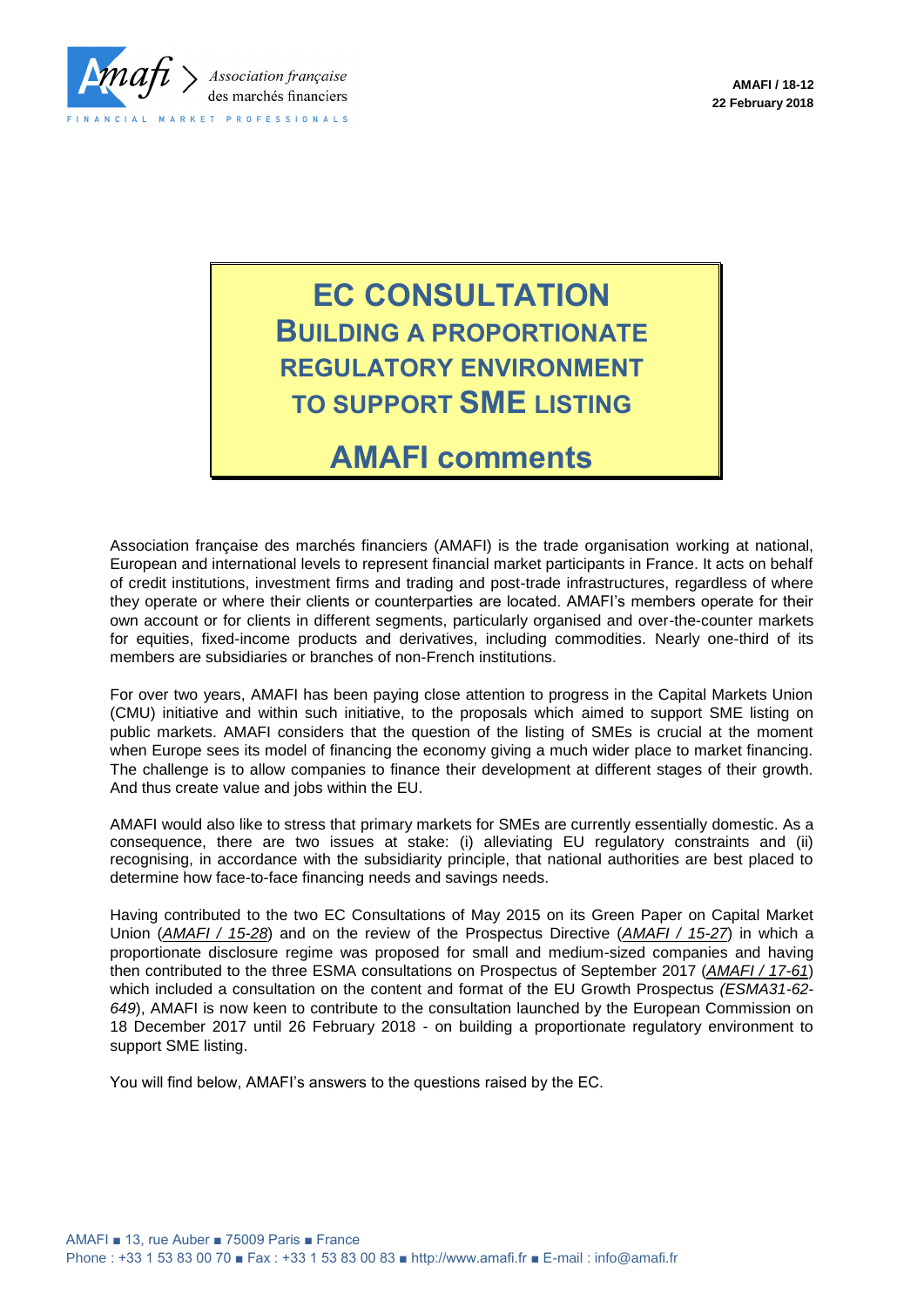

# **I. Questions on challenges faced by public markets for SMEs**

**Question 1: In your opinion, what is the importance of each of the factors listed below in explaining the weakness of EU SME-dedicated markets?**

| 1 (not important)<br>to 5 (very important)              | 1 | $\overline{2}$ | 3 | $\boldsymbol{4}$          | 5 | <b>No</b><br>opinion |
|---------------------------------------------------------|---|----------------|---|---------------------------|---|----------------------|
| Low number of companies coming to the<br>public markets |   |                |   | $\boldsymbol{\mathsf{X}}$ |   |                      |
| Decline of local ecosystems                             |   |                | X |                           |   |                      |
| Lack of retail and institutional investors              |   |                | X |                           |   |                      |
| Other (please specify below)                            |   |                |   | X                         |   |                      |

In addition to the factors listed above, AMAFI considers that another significant factor, which can explain the weakness of EU SMEs dedicated markets, is missing in the above list: it is the administrative burden which is placed by current legislation (in particular by Market Abuse Regulation regulation – MAR) on SMEs (*see particularly Questions 19 and 20 below*). AMAFI considers that some of this administrative burden could be alleviated, while keeping the market integrity unharmed.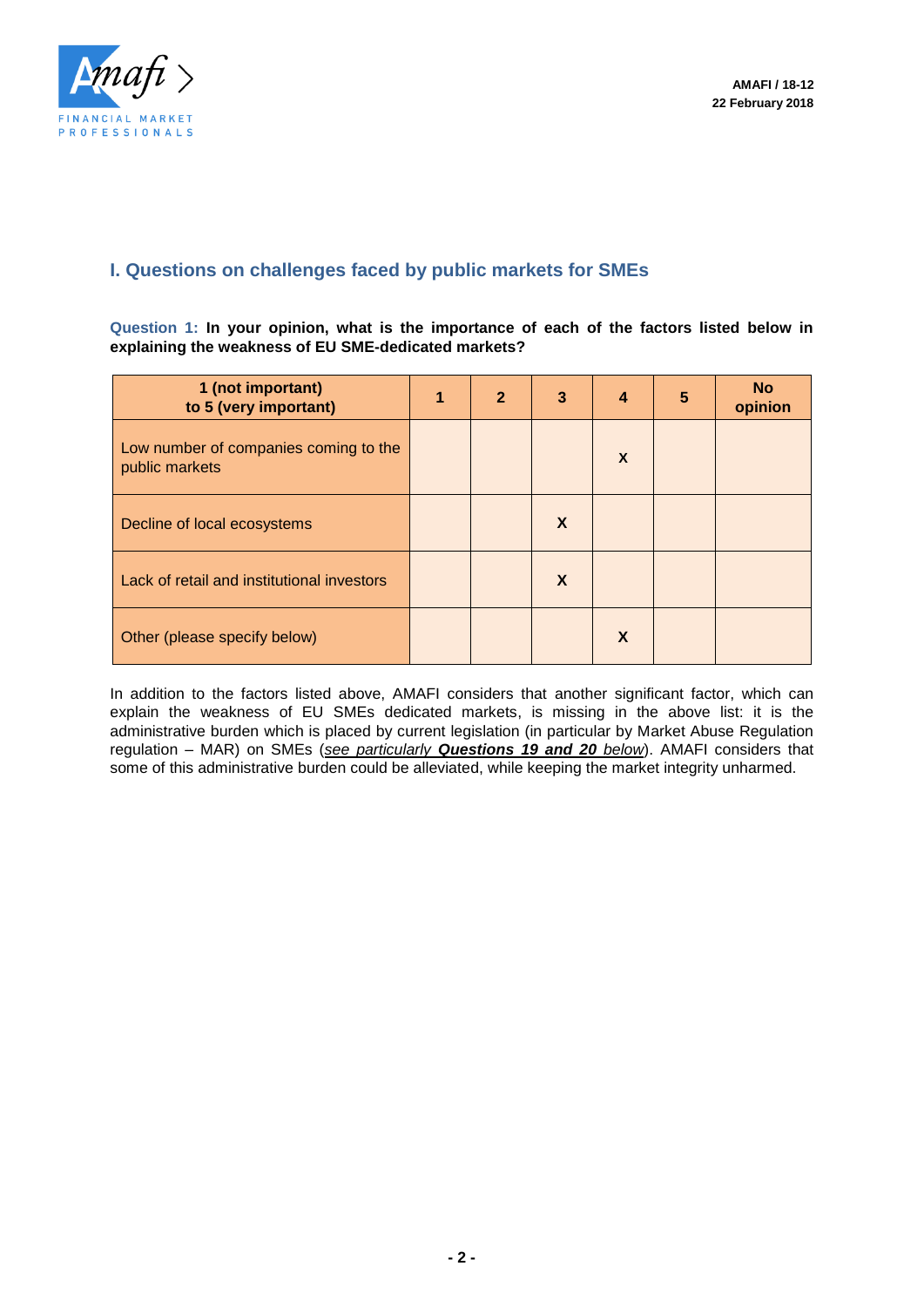

# **Question 2: What are the main factors that can explain the low number of SMEs seeking an admission of their shares or bonds to trading on EU public markets?**

| 1 (completely irrelevant)<br>to 5 (highly relevant)                                                             | 1                | $\overline{2}$ | 3 | 4 | $5\phantom{.0}$ | <b>No</b><br>opinion |
|-----------------------------------------------------------------------------------------------------------------|------------------|----------------|---|---|-----------------|----------------------|
| Availability of alternative sources of<br>financing for SMEs (including bank<br>finance) for equity             |                  |                |   |   | X               |                      |
| Availability of alternative sources of<br>financing for SMEs (including<br>bank<br>finance) for bonds           |                  |                |   |   | X               |                      |
| Lack of awareness of SMEs on the<br>benefits of public markets for equity                                       |                  |                |   | X |                 |                      |
| Lack of awareness of SMEs on the<br>benefits of public market for bonds                                         |                  |                |   | X |                 |                      |
| <b>High</b><br>(admission<br>and<br>ongoing)<br>compliance costs due to<br>regulatory<br>constraints for equity |                  |                |   |   | X               |                      |
| <b>High</b><br>(admission<br>and<br>ongoing)<br>compliance costs due to<br>regulatory<br>constraints for bonds  |                  |                |   |   | X               |                      |
| Lack of preparation from companies<br>'management as regards the implication<br>of a listing for equity         | $\boldsymbol{X}$ |                |   |   |                 |                      |
| Lack of preparation from companies<br>'management as regards the implication<br>of a listing for bonds          | $\mathbf{x}$     |                |   |   |                 |                      |
| <sub>of</sub><br>SME's<br>Reluctance<br>owners<br>to<br>relinquish a stake in the capital of their<br>company   |                  | $\mathbf{x}$   |   |   |                 |                      |
| Other (please specify below)                                                                                    |                  |                |   |   |                 |                      |

AMAFI considers that the "*lack of preparation from companies' management*" is not an issue. When the management of a company sees the benefits of public markets, it gets all the necessary professional advice to be properly prepared for the listing.

Regarding the last factor listed above (the "*reluctance of SME's owners to relinquish a stake in the capital of their company*"), its impact may vary considerably from one company to the other. While its impact may be significant in a family business, it is quite irrelevant for *Fintechs*.

AMAFI would like to point out to another factor, the valuation of SMEs, which could explain the low number of such entities seeking to be listed on a public market: indeed, there may be a significant valuation gap (or at least a belief in a significant valuation gap) between what the owner of a company could expect to receive if it sells its company by way of a private deal, as opposed to what it could expect to receive as result of an IPO. The extensive disclosure requirement in the context of an IPO (compared to the lighter disclosure requirement in the context of a private transaction) may also deter an owner from pursuing the IPO route.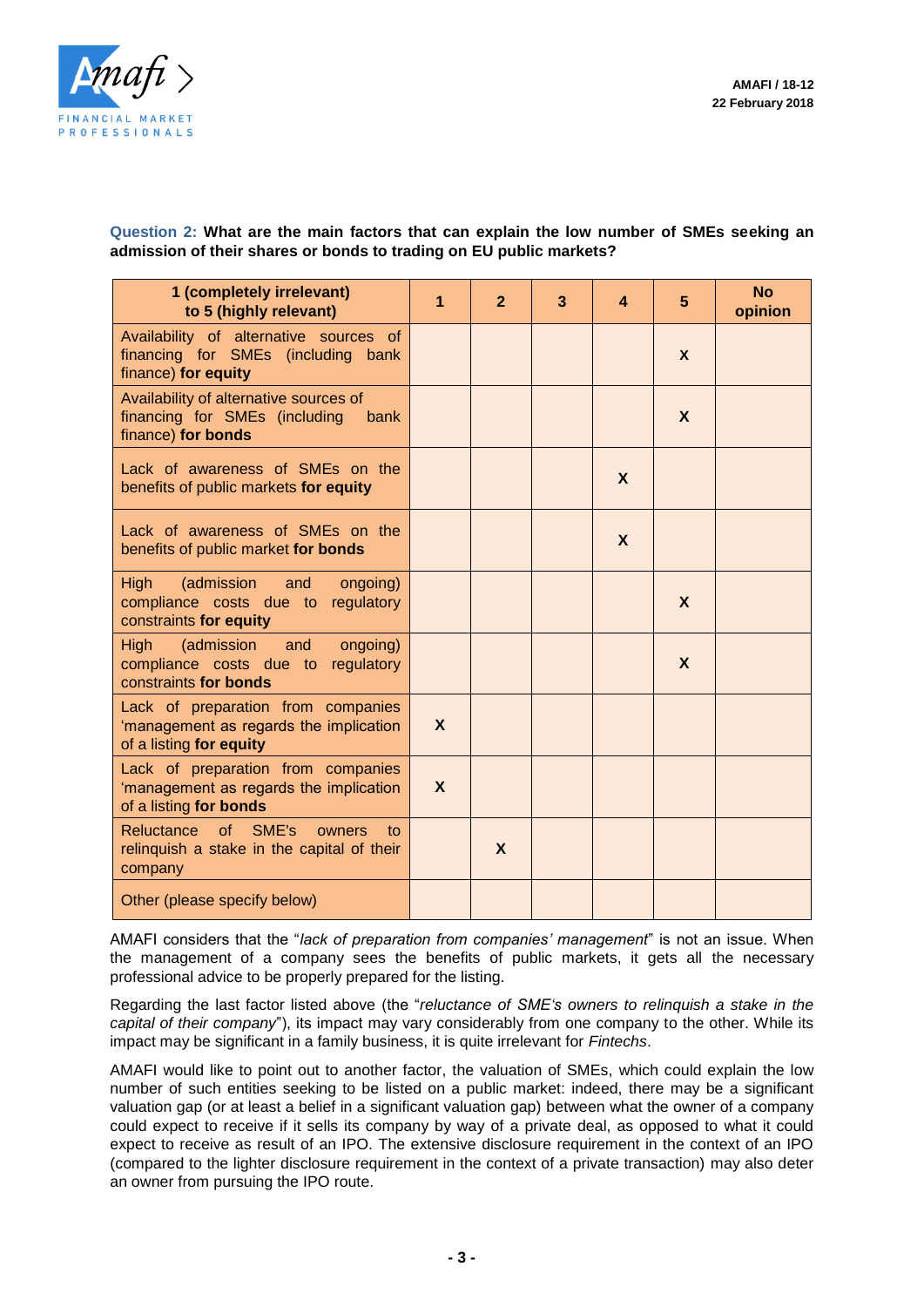

**Question 3: What are the main factors that inhibit institutional and retail investments in SME shares and bonds?**

| 1 (completely irrelevant)<br>to 5 (highly relevant)                                                                                                        | 1                | $\overline{2}$ | 3 | 4            | 5                | <b>No</b><br>opinion |
|------------------------------------------------------------------------------------------------------------------------------------------------------------|------------------|----------------|---|--------------|------------------|----------------------|
| Lack of visibility of SMEs (including lack<br>financial<br>research and<br>credit<br><b>of</b><br>information)<br>towards investors<br>for<br>equity       |                  |                |   |              | X                |                      |
| Lack of visibility of SMEs (including lack<br>financial research and<br><b>of</b><br>credit<br>information)<br>towards<br>for<br>investors<br><b>bonds</b> |                  |                |   |              | $\boldsymbol{X}$ |                      |
| Difference in local accounting standards<br>hindering cross-border investments                                                                             | $\boldsymbol{X}$ |                |   |              |                  |                      |
| Regulatory constraints on investors as<br>regards investments in SMEs                                                                                      |                  |                |   | $\mathbf{x}$ |                  |                      |
| Lack of liquidity on SME shares and<br>bond markets for equity                                                                                             |                  |                | X |              |                  |                      |
| Lack of liquidity on SME shares and<br>bond markets for bonds                                                                                              | X                |                |   |              |                  |                      |
| Lack of investor confidence in listed<br><b>SME<sub>s</sub></b>                                                                                            | $\mathsf{x}$     |                |   |              |                  |                      |
| Lack of tax incentives                                                                                                                                     |                  |                | X |              |                  |                      |
| Other (please specify below)                                                                                                                               |                  |                |   |              |                  |                      |

AMAFI would like to point out that this question should have been split in two as the concerns and issues raised by institutional and retail investment are quite different. For instance, the regulatory constraints on investors as regards investments in SMEs are an important factor for an institutional investor subject to prudential regulation which, of course, is not the case for a retail investor.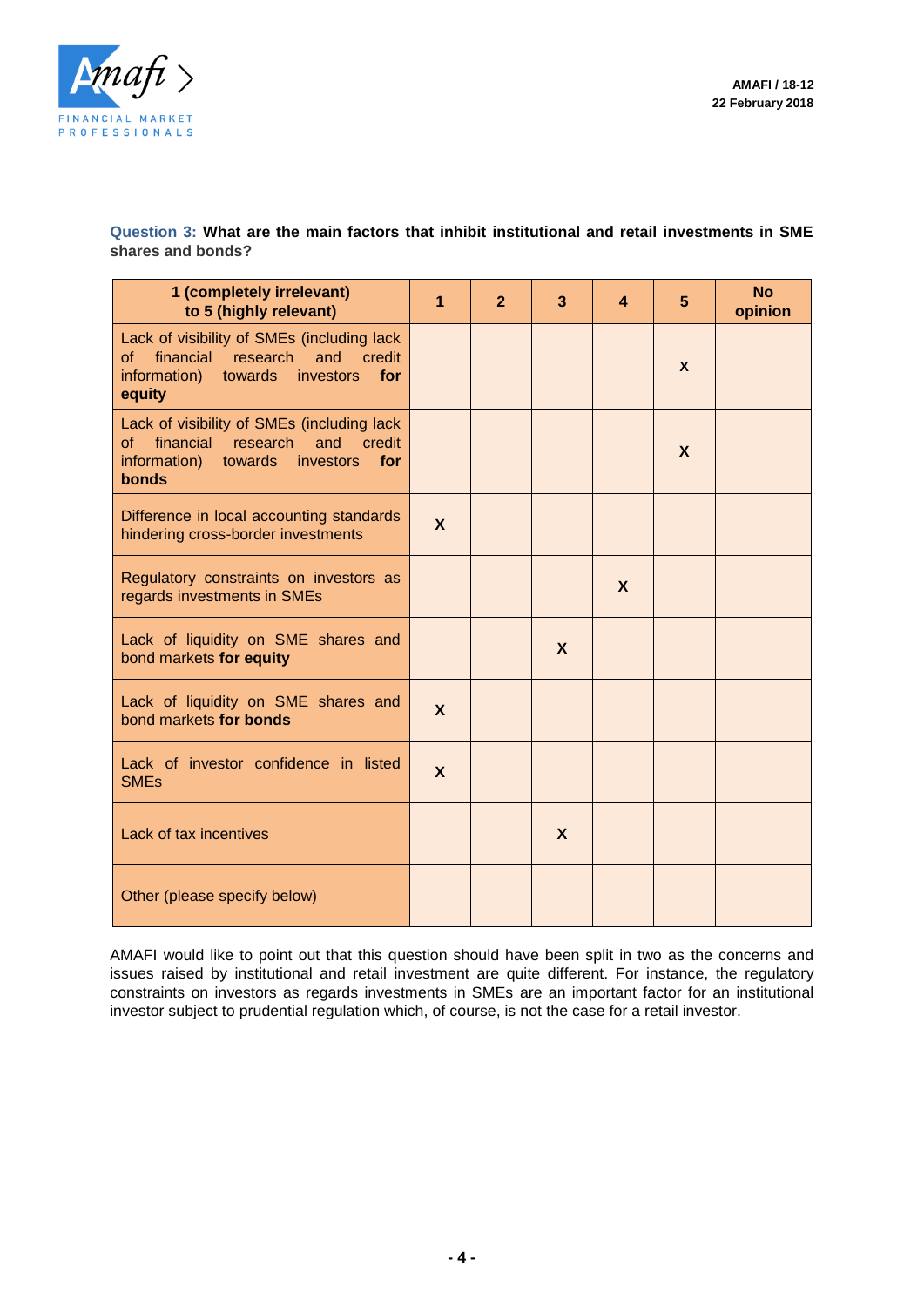

# **Question 4: In your opinion, what participants of the ecosystems surrounding local exchanges for SMEs are declining the most?**

| 1 (completely irrelevant)<br>to 5 (highly relevant)                                                   | 1                | $\overline{2}$   | 3 | $\overline{\mathbf{4}}$ | $5\phantom{.}$   | <b>No</b><br>opinion |
|-------------------------------------------------------------------------------------------------------|------------------|------------------|---|-------------------------|------------------|----------------------|
| market-makers,<br>liquidity<br>Brokers,<br>suppliers                                                  |                  |                  |   |                         | X                |                      |
| Financial research providers                                                                          |                  |                  |   | $\boldsymbol{X}$        |                  |                      |
| <b>Credit Rating Agencies</b>                                                                         | $\boldsymbol{X}$ |                  |   |                         |                  |                      |
| <b>Investor base</b>                                                                                  |                  | $\boldsymbol{X}$ |   |                         |                  |                      |
| <b>Investment banks</b>                                                                               | $\boldsymbol{X}$ |                  |   |                         |                  |                      |
| Boutiques specialised in SMEs and<br>offering several services (brokerage,<br>research, underwriting) |                  |                  |   |                         | $\boldsymbol{X}$ |                      |
| Legal and tax advisers                                                                                | $\boldsymbol{X}$ |                  |   |                         |                  |                      |
| <b>Accountants</b>                                                                                    | $\boldsymbol{X}$ |                  |   |                         |                  |                      |
| Other (please specify below)                                                                          |                  |                  |   |                         |                  |                      |

AMAFI considers that the evolution of the regulatory environment over the past few years has had a significant impact on the brokers, market makers, liquidity suppliers, financial research providers and on certain boutiques specialized in SMEs, who are all key actors of the ecosystems surrounding local exchanges for SME.

Historically, the business model of the ecosystem surrounding SMEs was based on equalization between various activities and between large and small caps. This model has been weakened by MIF 1. But now MIF 2 is making things worse. Several factors contribute to this process but the main one is the new framework on inducements which applies to investment research activities. As investors are going to pay significantly less for investment research, it means that fewer resources will be allocated to promote SMEs. And this, at the very moment where it is urgent to give SMEs a smooth access to market financing.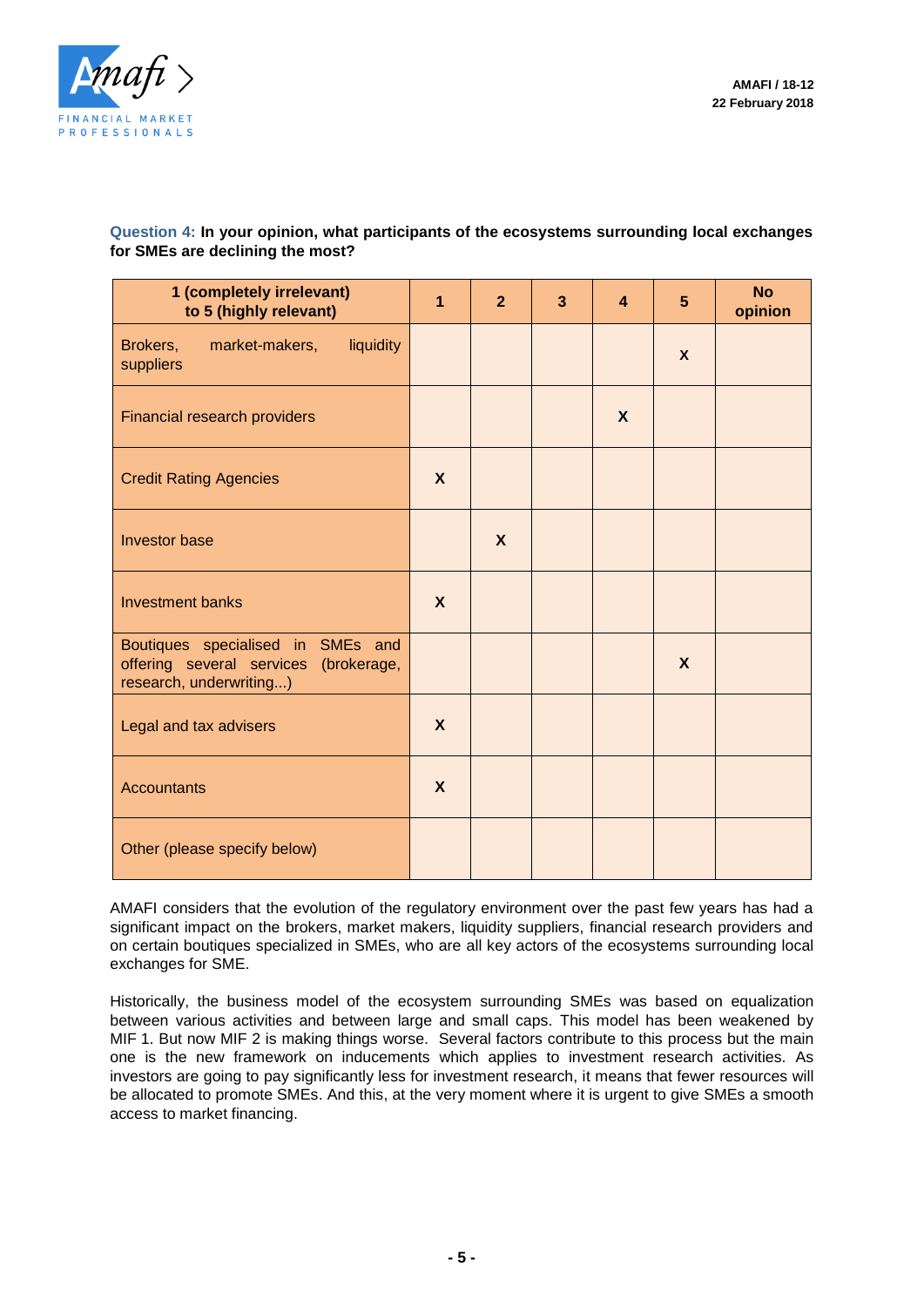

# **Question 5: What are the main reasons behind the decline of the ecosystems surrounding the local exchanges?**

| 1 (completely irrelevant)<br>to 5 (highly relevant)                            | 1 | $\overline{2}$ | 3 | 4 | 5            | <b>No</b><br>opinion |
|--------------------------------------------------------------------------------|---|----------------|---|---|--------------|----------------------|
| Impact of low level of liquidity on<br>brokers' business models for equity     |   |                |   |   | X            |                      |
| Impact of low level of liquidity on<br>brokers' business models for bonds      |   |                |   |   | $\mathbf x$  |                      |
| Impact of low level of investors' appetite<br>for SME instruments for equity   |   |                |   |   |              | X                    |
| Impact of low level of investors' appetite<br>for SME instruments for bonds    |   |                |   |   |              | $\mathbf{x}$         |
| Regulatory constraints on investment<br>services providers specialised in SMEs |   |                |   |   | $\mathbf{x}$ |                      |
| Lack of profitability of the SME segment<br>for equity                         |   |                |   |   | X            |                      |
| Lack of profitability of the SME segment<br>for bonds                          |   |                |   |   | $\mathbf{x}$ |                      |
| Other (please specify below)                                                   |   |                |   |   |              |                      |

The evolution of the regulation from MiFID 1 to MiFID 2 has drastically changed the business model for a number of key actors (*see Question 4 above*). Today, it becomes very unlikely that they will be able to release a profitability justifying the risk taken, even over a long period of time. In the best case scenario, there will be a concentration of specialized players, devoting fewer human and technical resources but at the same time, looking after a broad range of entities. Ultimately, it is the ability of this ecosystem to help SMEs finance their development which is at stake, at a time where it is particularly critical for most of them.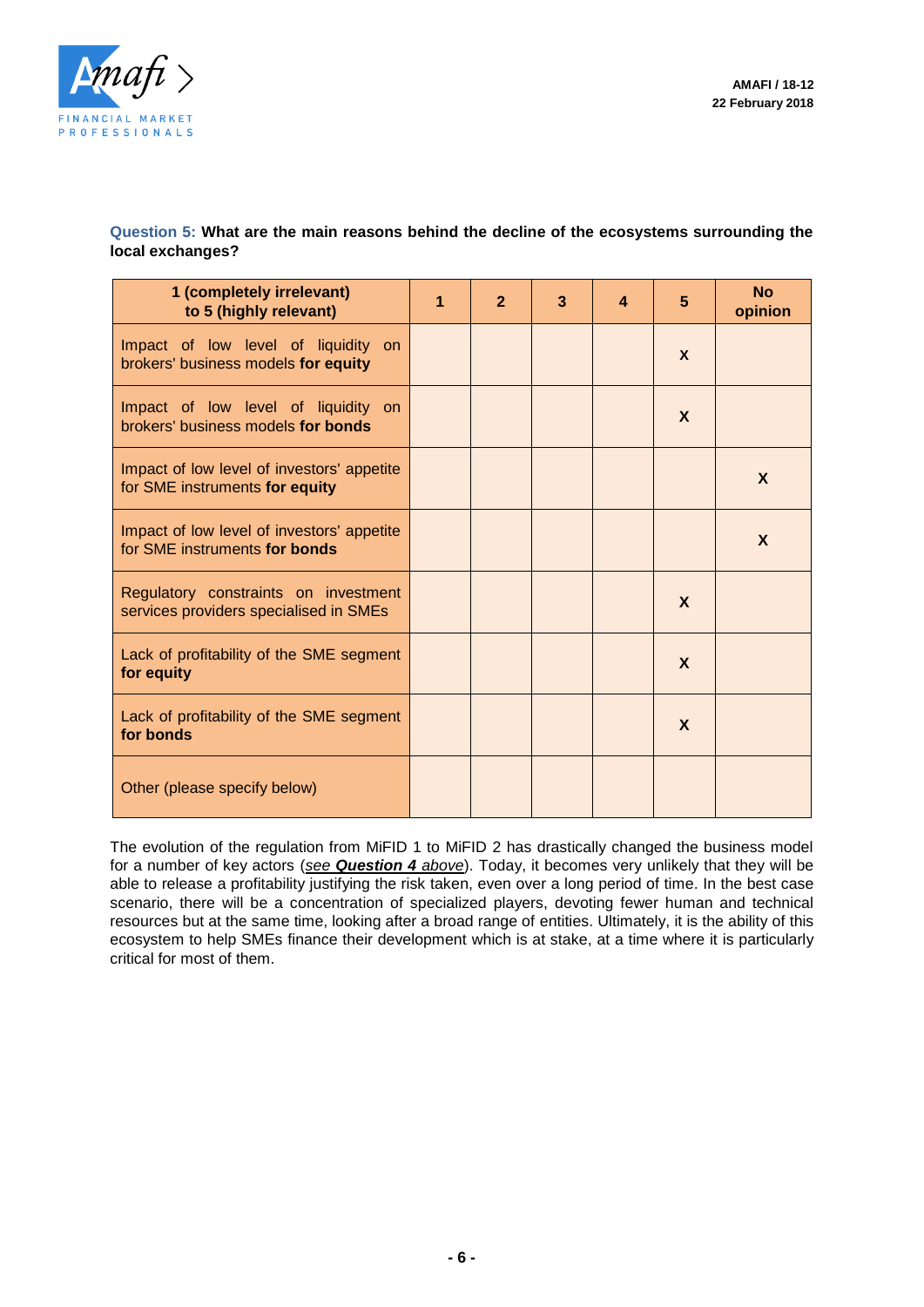

# **II. Questions on specific regulatory barriers**

**Question 6:** Given the considerations mentioned above, do you consider that the criteria used to define an SME Growth Market should be modified?

| <b>Yes</b>                             |  |
|----------------------------------------|--|
| <b>No</b>                              |  |
| Don't know / no opinion / not relevant |  |

An "*SME Growth Market*" is currently defined as a MTF, where at least 50% of the issuers whose financial instruments are traded on it are SMEs. MiFID defines an SME as a company that "*had an average market capitalization of less than EUR 200 million on the basis of end-year quotes for the previous three calendar years*".

AMAFI considers that an SME Growth Market should be defined as a MTF where at least 50% of the issuers whose financial instruments are traded on it SMEs with a market capitalization below one billion euros, for the reasons mentioned below (*see Question 7*).

**Question 7: Should the market capitalisation threshold of EUR 200 million defining SMEs under MiFID II be:**

**raised (please specify an appropriate market capitalisation threshold)** decreased (please specify an appropriate market capitalisation threshold) left unchanged replaced by another criterior (Please specify below – e.g. turnover, number of employees...) Other (please specify below) Don't know / no opinion / not relevant

AMAFI supports a significant raise of the EUR 200 million market capitalization threshold defining SMEs to EUR 1,000,000,000 (EUR 1 billion). Indeed, AMAFI considers that on the most mature markets in the EU (such as France), this threshold would better reflect the reality of mid-sized companies seeking to access capital markets but for whom the obligations currently in force or envisaged (in the Prospectus Regulation for non SMEs) are too burdensome and not attractive enough.

Having said that, AMAFI is aware of the fact that given the significant differences that exist between the different markets in the EU (notably as regards the size of the companies which are listed or could be interested in becoming public), imposing such a threshold at EU level would be unacceptable for a number of Member States. Therefore, AMAFI would suggest that an option be given to Member States to raise the capitalization threshold above EUR 200 millions. This could be achieved in the same way as the new 2017 Prospectus Regulation (PR), while setting the EU threshold, under which the PR does not apply to an offer of securities to the public, at EUR 1,000,000, has given Member States the option to exempt offers of securities to the public, up to a yearly amount of EUR 8,000,000, from the obligation to publish a prospectus (*Prospectus Regulation, art. 1(3) and 3(2)*). AMAFI suggests that this option be given to Member States, in coordination with their local SME Growth Market operators.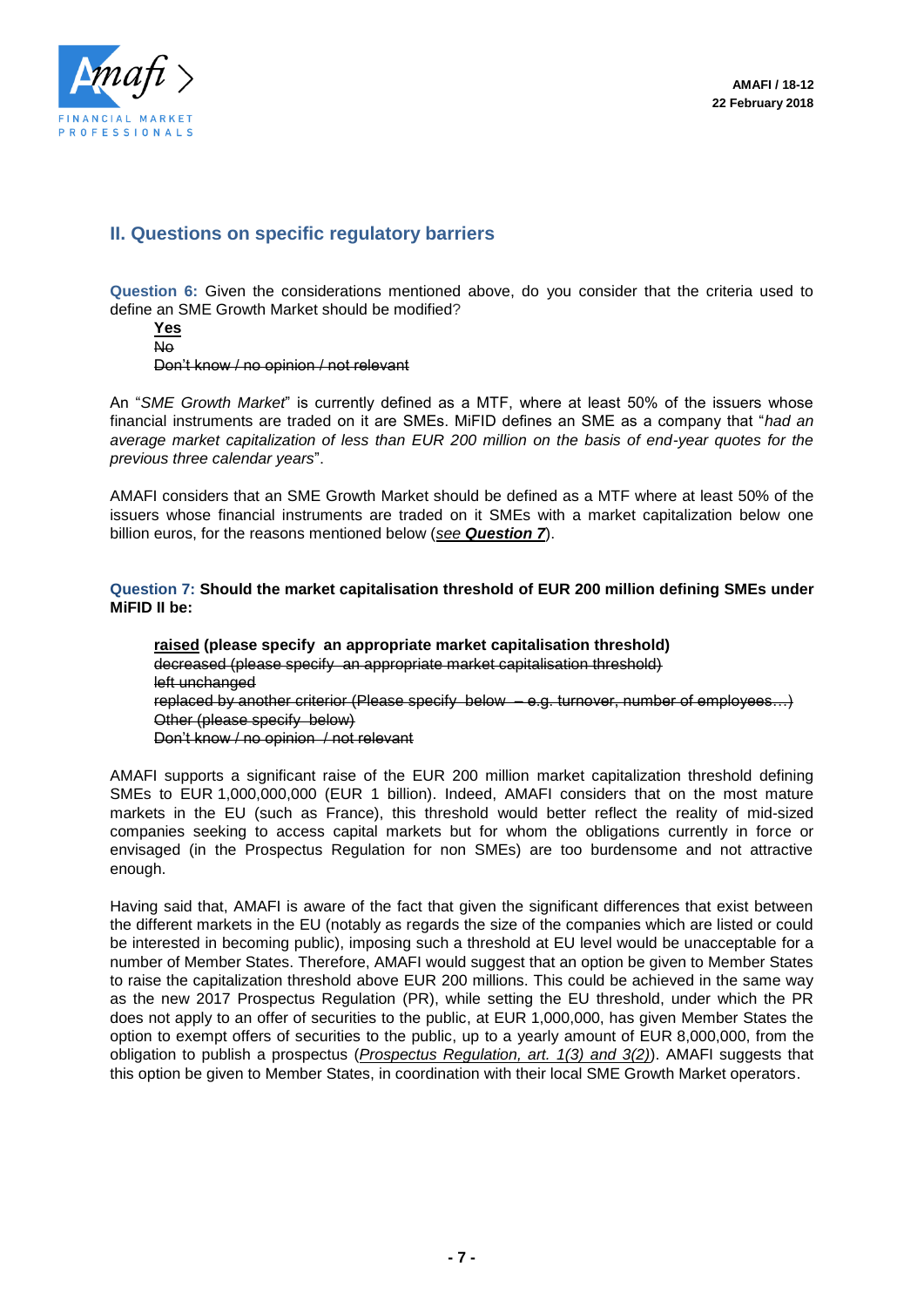

# **Question 8: Bearing in mind your answer to the previous question, should the proportion of SMEs on SME Growth Markets (currently 50%) be:**

Below 25% Between 25%-49% **Unchanged (50%)**  Between 51%-74% 75% or above Don't know / no opinion / not relevant

AMAFI considers that the requirement of having at least 50 % of SME issuers should be maintained in order to ensure a sufficient level of liquidity and profitability of those platforms.

#### **Question 9: Should the criteria used to define SME Growth Market non-equity issuer be modified?**

**Yes** No Don't know / no opinion / not relevant

AMAFI agrees with the EC's analysis of the current SME bond markets which indeed could face difficulty in registering as SME Growth markets, as their issuers could most likely not meet the criteria set in MiFID II level 2, despite their relatively small size. AMAFI considers therefore that it is necessary to modify the criteria used to define an SME Growth Market debt issuer.

It would suggest adding to the current criteria a criterion based on the size of the bond issuance which could be set at EUR 100 million per year. Thus, a debt issuer, meeting the existing criteria or issuing each year bonds for an amount up to EUR 100 million, could fall under the definition of a SME debt issuer and this could make it easier for an SME bond market to register as an SME Growth Market.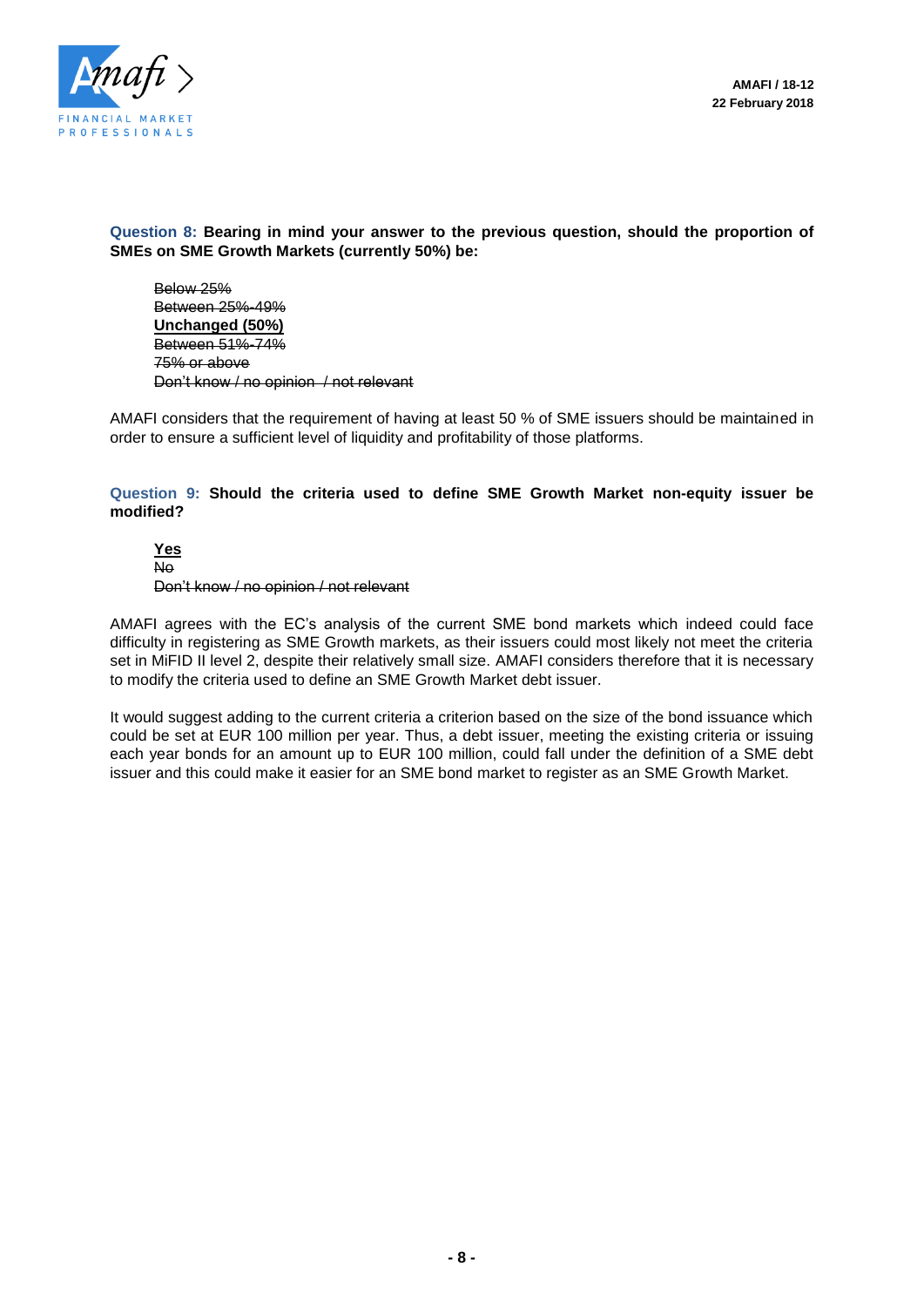

# **Question 10: Please indicate whether or not you agree with the following statements regarding minimum requirements and obligations of key advisers for firms listed on SME Growth Markets**

| 1 (completely irrelevant)<br>to 5 (highly relevant)                                                                                                                   | 1                         | $\overline{2}$ | 3 | 4 | 5 | <b>No</b><br>opinion |
|-----------------------------------------------------------------------------------------------------------------------------------------------------------------------|---------------------------|----------------|---|---|---|----------------------|
| A key adviser should be imposed for<br>equity issuers on an SME Growth<br><b>Market</b>                                                                               | $\mathbf{x}$              |                |   |   |   |                      |
| A key adviser should be imposed for<br>bond issuers on an SME Growth Market                                                                                           | $\boldsymbol{\mathsf{X}}$ |                |   |   |   |                      |
| A key adviser should be mandatory<br>during the whole period an SME is listed                                                                                         | $\mathbf{x}$              |                |   |   |   |                      |
| A key adviser should only be mandatory<br>during a limited period after the first<br>listing of a firm (please specify below the<br>relevant period (1 year, 3 years) | X                         |                |   |   |   |                      |
| Minimum requirements regarding the<br>mission and obligations ok key advisers<br>on SME Growth Markets should be<br>imposed at the EU level (Please specify)          | $\boldsymbol{\mathsf{X}}$ |                |   |   |   |                      |
| Minimum requirements regarding the<br>mission and obligations of key advisers<br>on SME Growth Markets should be<br>imposed by individual stock exchanges             |                           |                |   |   | X |                      |

AMAFI considers that minimum requirements regarding the mission and obligations of key advisers for firms listed on SME Growth markets should be imposed by individual stock exchanges. Indeed, this solution is the most appropriate considering the lack of homogeneity in market sizes throughout Europe. Regarding the extent of the missions to be defined by the local stock exchanges, AMAFI considers that they should include obligations extending beyond the first listing of the firm for a duration of 1 to 3 years.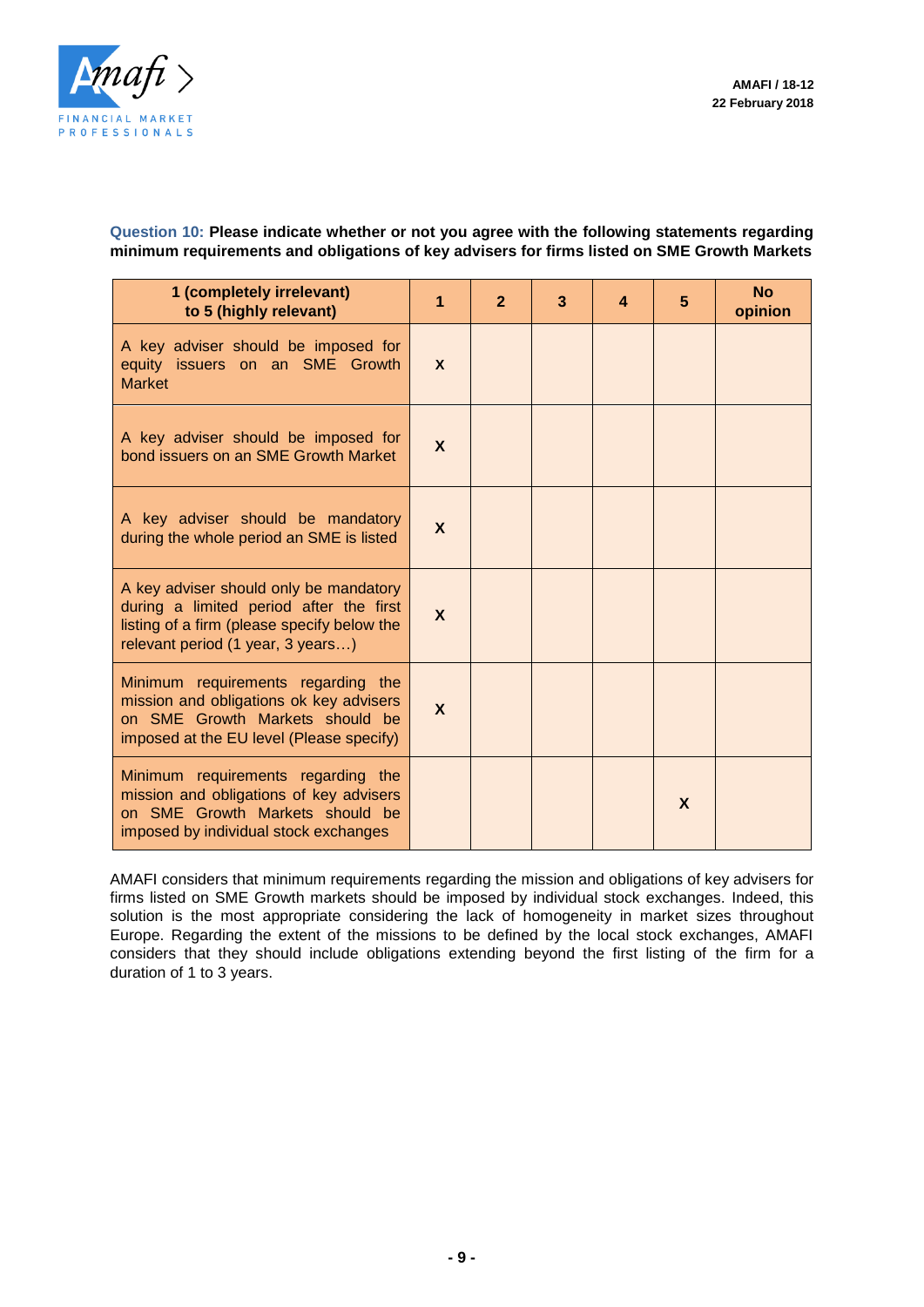

# **Question 11: In your opinion, are there merits in imposing minimum requirements at EU level for the delisting of SME Growth Market Issuers?**

#### **Completely disagree**

Rather disagree **Neutral** Rather agree Fully agree Don't know / no opinion / not relevant

AMAFI considers that it should be left to individual stock exchanges to set some minimum requirements for the delisting of SME Growth Market issuers, having regard to the specifics of the market concerned. Attracting issuers assumes that if they find that the listing does not meet their expectations, they can go back on their choice without insurmountable difficulty.

**Question 12: In your opinion, are there merits in introducing harmonised rules at EU level on voluntary transfer of listing from a regulated market to an SME Growth Market?**

**Completely disagree** Rather disagree **Neutral** Rather agree Fully agree Don't know / no opinion / not relevant

For the same reasons as those mentioned above, i.e. the lack of homogeneity among the markets throughout the EU, AMAFI considers that the rules on the voluntary transfer of listing from a regulated market to an SME Growth Market should be left to the appreciation of individual stock exchanges.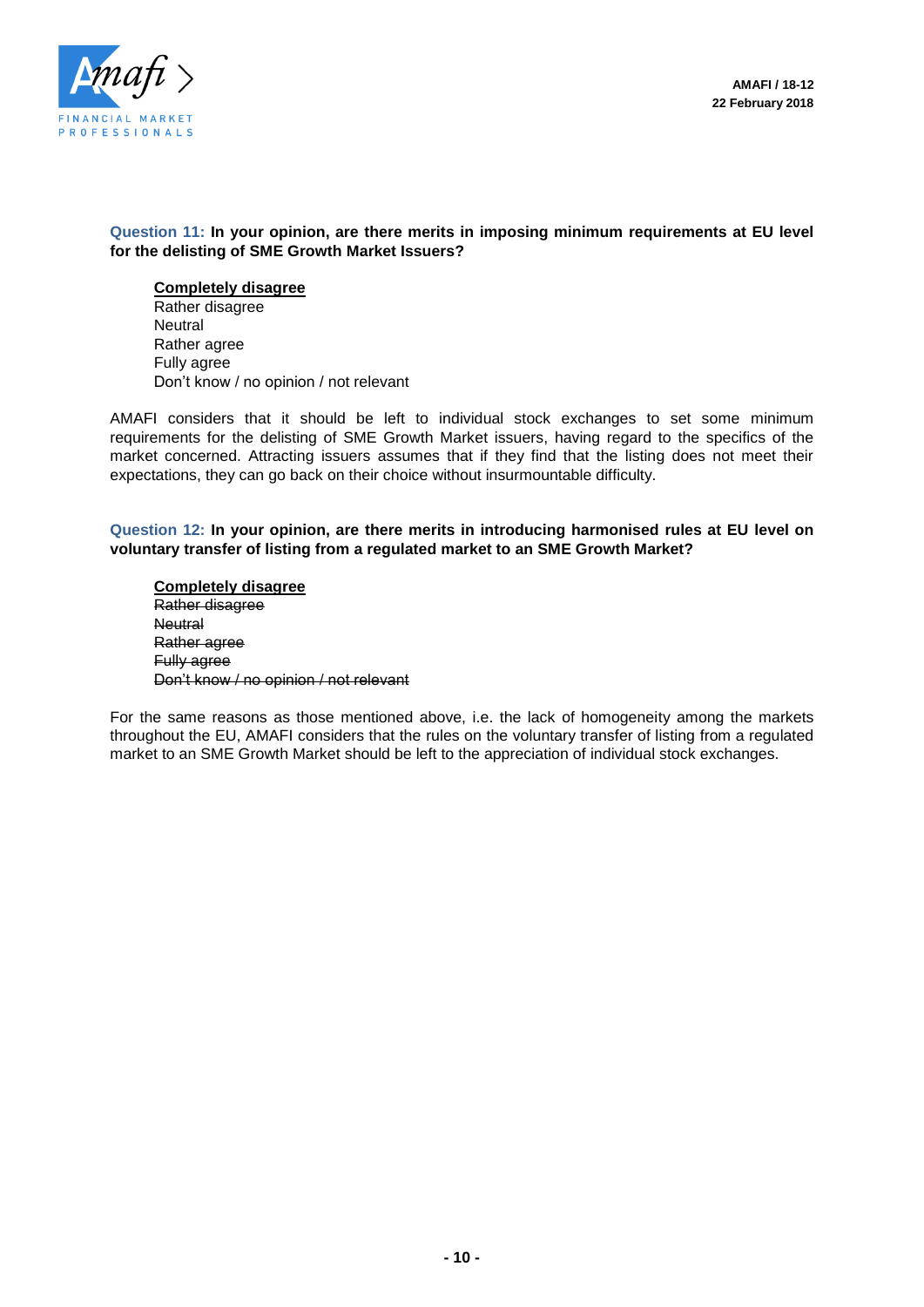

# **Question 13: In your opinion, should the transfer of issuers from an SME Growth Market to a regulated market be:**

| 1 (completely disagree)<br>to 5 (fully agree)                                                                                   | 1                | $\mathbf{2}$ | 3 | 4 | 5            | <b>No</b><br>opinion |
|---------------------------------------------------------------------------------------------------------------------------------|------------------|--------------|---|---|--------------|----------------------|
| Required when the issuer exceeds<br>some thresholds (such as the market<br>capitalisation)                                      | $\boldsymbol{x}$ |              |   |   |              |                      |
| through regulatory<br>Incentivised<br>measures when the key exceed some<br>thresholds (such as the<br>market<br>capitalisation) | $\mathbf{x}$     |              |   |   |              |                      |
| Always left to the discretion of issuers<br>and not required or incentivised by<br>regulatory measures                          |                  |              |   |   | $\mathbf{x}$ |                      |
| Other (please specify)                                                                                                          |                  |              |   |   |              |                      |
| Don't know / no opinion / no relevant                                                                                           |                  |              |   |   |              |                      |

AMAFI considers that the transfer from an SME Growth Market to a regulated market should be left to the discretion of the issuers concerned. For an issuer initially listed on an SME Growth Market who has developed to a point where it could envisage its transfer to a regulated market, it may be part of its commercial strategy to decide whether or not such a transfer would be appropriate and fit in with its development plans.

### **Question 14: Please indicate whether you agree with the statements below:**

### **Regulatory alleviations should be restricted to**

| 1 (completely disagree)<br>to 5 (fully agree)                                       |   | $\mathbf{2}$ | 3 | 4 | 5 | <b>No</b><br>opinion |
|-------------------------------------------------------------------------------------|---|--------------|---|---|---|----------------------|
| <b>SMEs listed on SME Growth Markets</b>                                            | X |              |   |   |   |                      |
| All SME Growth Markets issuers                                                      |   |              |   |   |   |                      |
| regulatory alleviations should be<br>N <sub>o</sub><br>granted for any kind of firm | X |              |   |   |   |                      |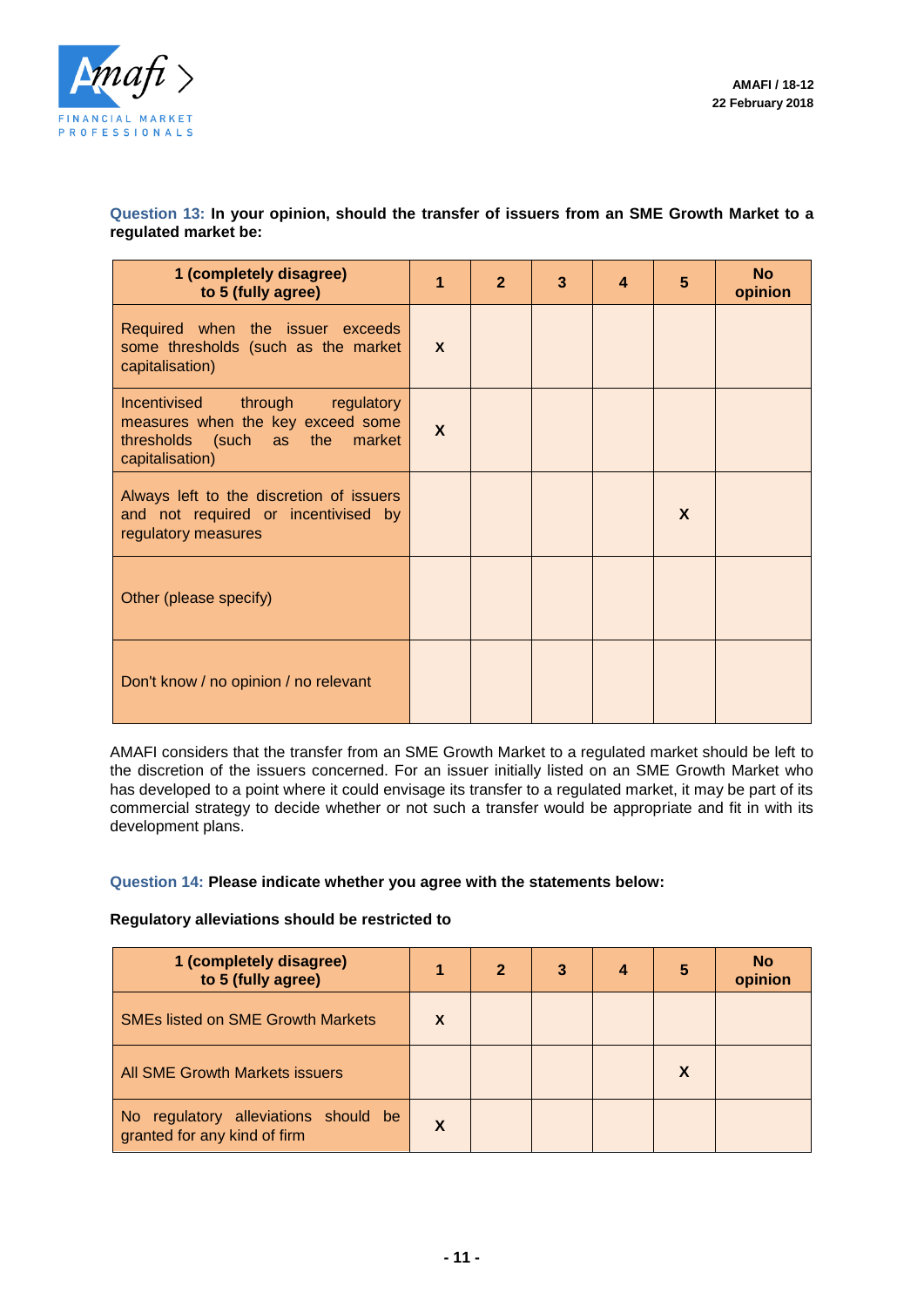

Regulatory alleviations are important to encourage SME listing. If some alleviations are granted, they should benefit all SME Growth Markets issuers, failing which the functioning of those markets may be very complicated.

#### **Question 15: For each of the provisions listed below, please indicate how burdensome the EU regulation associated with equity and bond listings on SME dedicated markets is:**

| 1 (not burdensome)<br>to 5 (very burdensome)                 | 1 | $\overline{2}$ | 3 | 4 | 5 | <b>No</b><br>opinion |
|--------------------------------------------------------------|---|----------------|---|---|---|----------------------|
| Management 's transactions                                   |   |                |   |   |   | X                    |
| <b>Insider lists</b>                                         |   |                |   |   | X |                      |
| Justification of the delay in disclosing<br>inside formation |   |                |   |   | X |                      |
| <b>Market soundings</b>                                      |   |                |   |   | X |                      |
| Disclosure of inside information by non-<br>equity issuers   |   |                |   |   |   | X                    |
| Half-yearly reports for SME Growth<br><b>Market issuers</b>  |   |                |   |   |   |                      |
| Other (please specify)                                       |   |                |   |   |   |                      |
| Dont know / no opinion / not relevant                        |   |                |   |   |   |                      |

**Question 16: Does the management's transactions regime represent a significant administrative burden for SME Growth Markets issuers and their managers?**

Completely disagree Rather disagree **Neutral** Rather agree Fully agree **Don't know / no opinion / not relevant**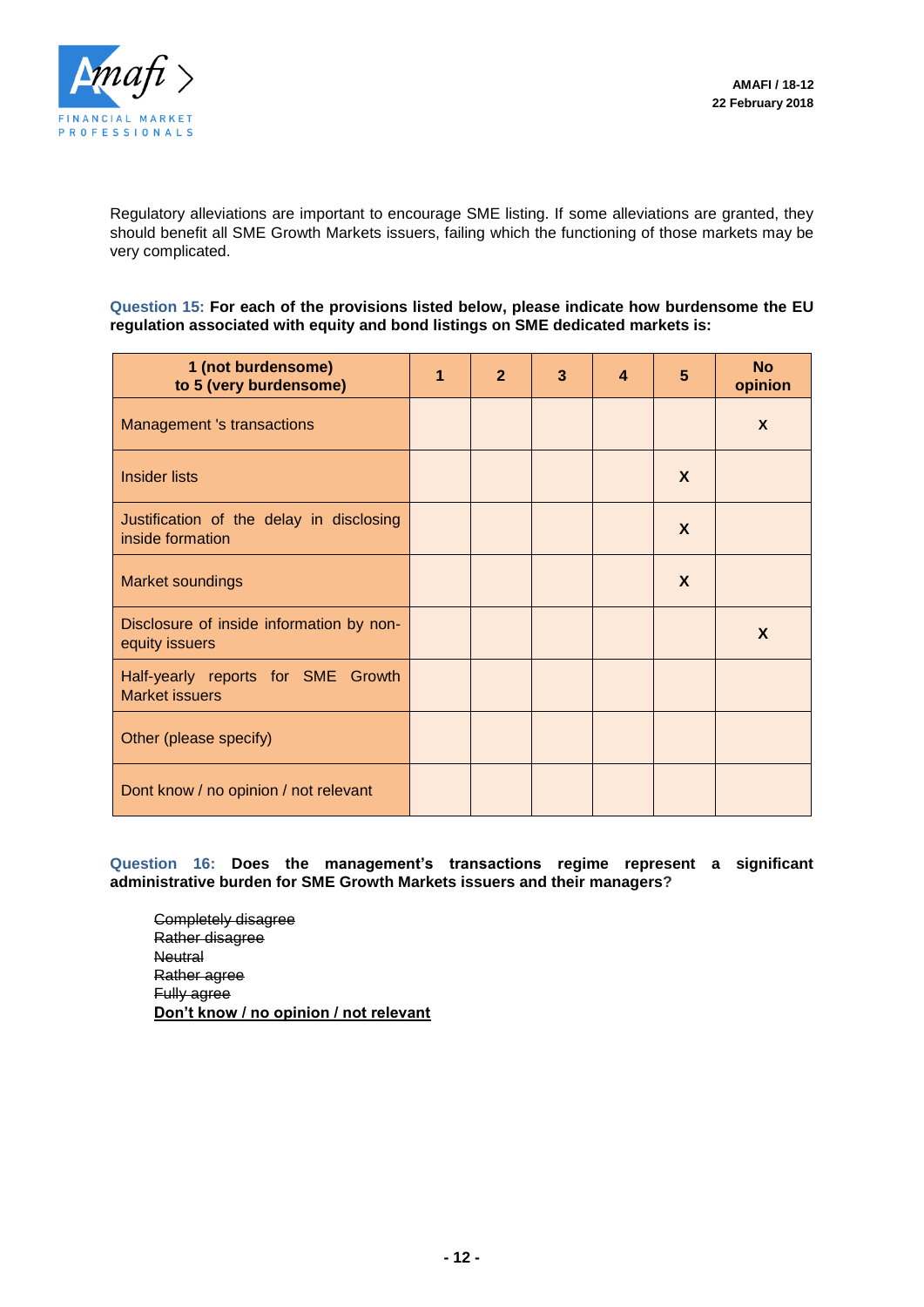

#### **Question 17: Please indicate if you would support the following changes or clarifications to the management's transactions regime for SME Growth Markets:**

a) The time limit (i.e. currently 3days) for PDMRs and person closely associated to notify their transactions to the issuer should be extended

b) The threshold (i.e. EUR 5,000) above which managers of SME Growth Markets Issuers should declare their transactions should be raised

c) The national competent authorities (NCA) should always be made responsible for making public the managers' transactions

d) The trading venue should be made responsible for making public the managers' transaction

e) The time limit for issuers to make management's transactions public (or notify the NCA when the latter is made responsible for making the manager's transaction public) should start as of the date the transactions have been notified to issuers (and not as from the date of transactions)

f) other (please specify)

AMAFI is not in a position to comment on the above proposals. Furthermore, as a professional organization, it is unable to provide an assessment of the costs involved in the proposed changes to currently applicable rules.

**Question 18: What is the impact of the alleviation provided by MAR for SME Growth Market issuers as regards insider lists? Please illustrate and quantify, notably in terms of reduction in costs (one-off and ongoing) /in time spent (number of hours)/in number of people needed (in full-time equivalent) resulting from the alleviation.**

AMAFI is not in a position to respond to this question. Furthermore, as a professional organization, it is unable to provide an assessment of the reduction in costs/time spent in the alleviation at stake.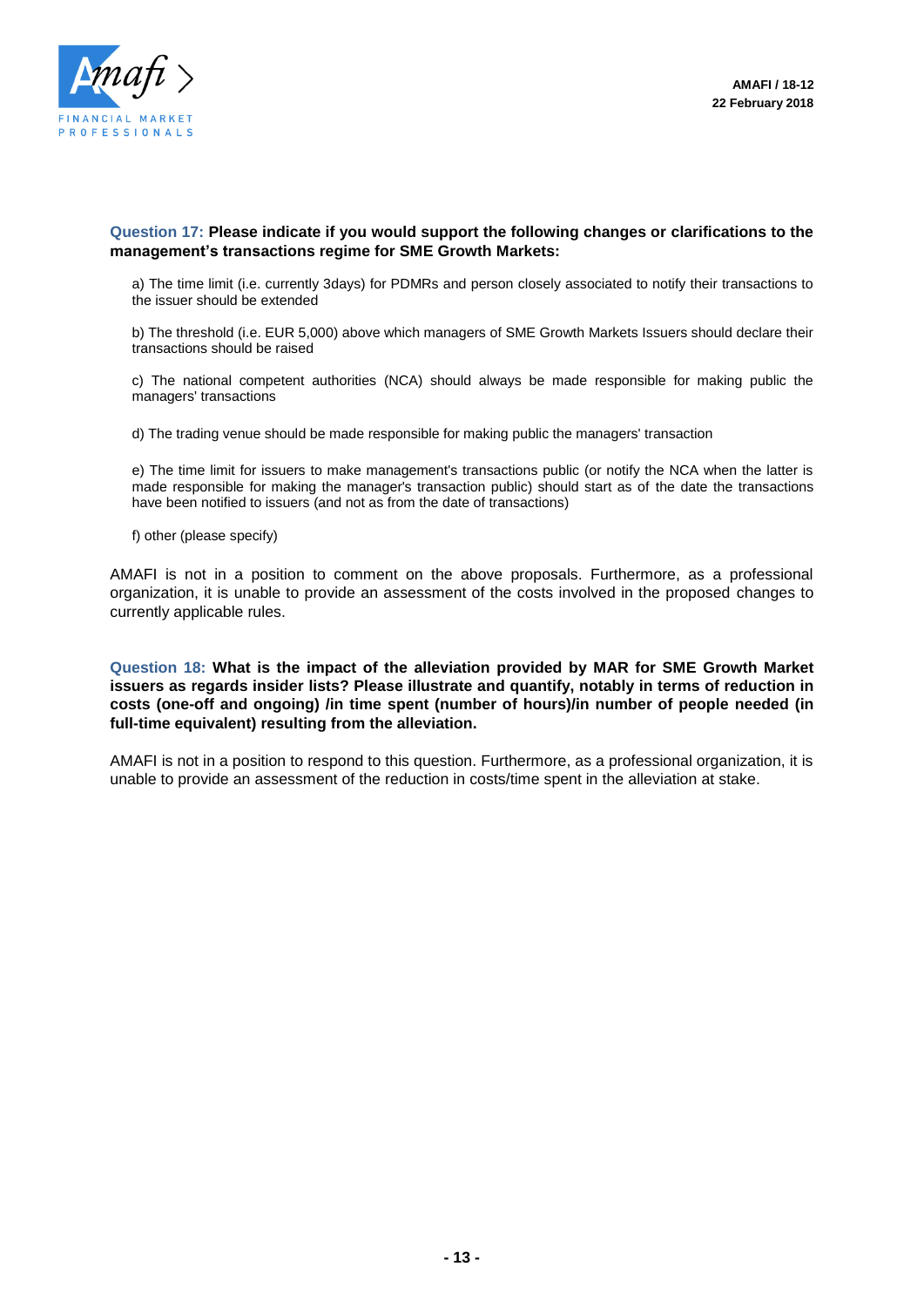

# **Question 19: Please indicate whether you agree with the statements below:**

|                                                                                                                           |                  |                |   |                         |                 | SME Growth Market ISSUERS Should be: |  |  |  |  |  |  |  |  |
|---------------------------------------------------------------------------------------------------------------------------|------------------|----------------|---|-------------------------|-----------------|--------------------------------------|--|--|--|--|--|--|--|--|
| 1 (completely disagree)<br>to 5 (fully agree)                                                                             | 1                | $\overline{2}$ | 3 | $\overline{\mathbf{4}}$ | $5\phantom{.0}$ | <b>No</b><br>opinion                 |  |  |  |  |  |  |  |  |
| Obliged to maintain insider lists on an<br>ongoing basis                                                                  | $\mathbf{x}$     |                |   |                         |                 |                                      |  |  |  |  |  |  |  |  |
| Obliged to submit insider lists when<br>requested by NCA (as provided by<br>MAR)                                          | $\boldsymbol{X}$ |                |   |                         |                 |                                      |  |  |  |  |  |  |  |  |
| Obliged to maintain a list of permanent<br>insiders (i.e. persons who have a'<br>'regular access to insider information') |                  |                | X |                         |                 |                                      |  |  |  |  |  |  |  |  |
| Exempted from keeping insider lists                                                                                       |                  |                |   |                         | $\mathbf{x}$    |                                      |  |  |  |  |  |  |  |  |
| Other (please specify)                                                                                                    |                  |                |   |                         |                 |                                      |  |  |  |  |  |  |  |  |
| Don't know / no opinion / no relevant                                                                                     |                  |                |   |                         |                 |                                      |  |  |  |  |  |  |  |  |

# **SME Growth Market issuers should be:**

# **Question 20: Please indicate whether you agree with the following statements:**

| 1 (completely disagree)<br>to 5 (fully agree)                                                                                            |              | $\mathbf{2}$ | 3 | 4 | 5 | <b>No</b><br>opinion |
|------------------------------------------------------------------------------------------------------------------------------------------|--------------|--------------|---|---|---|----------------------|
| The written explanation justifying the<br>delay to communicate inside information<br>by SME Growth Market issuers should<br>be submitted | $\mathbf{x}$ |              |   |   |   |                      |
| SME Growth Market issuers should be<br>exempted from the obligation of keeping<br>a "disclosure record"                                  |              |              |   |   | X |                      |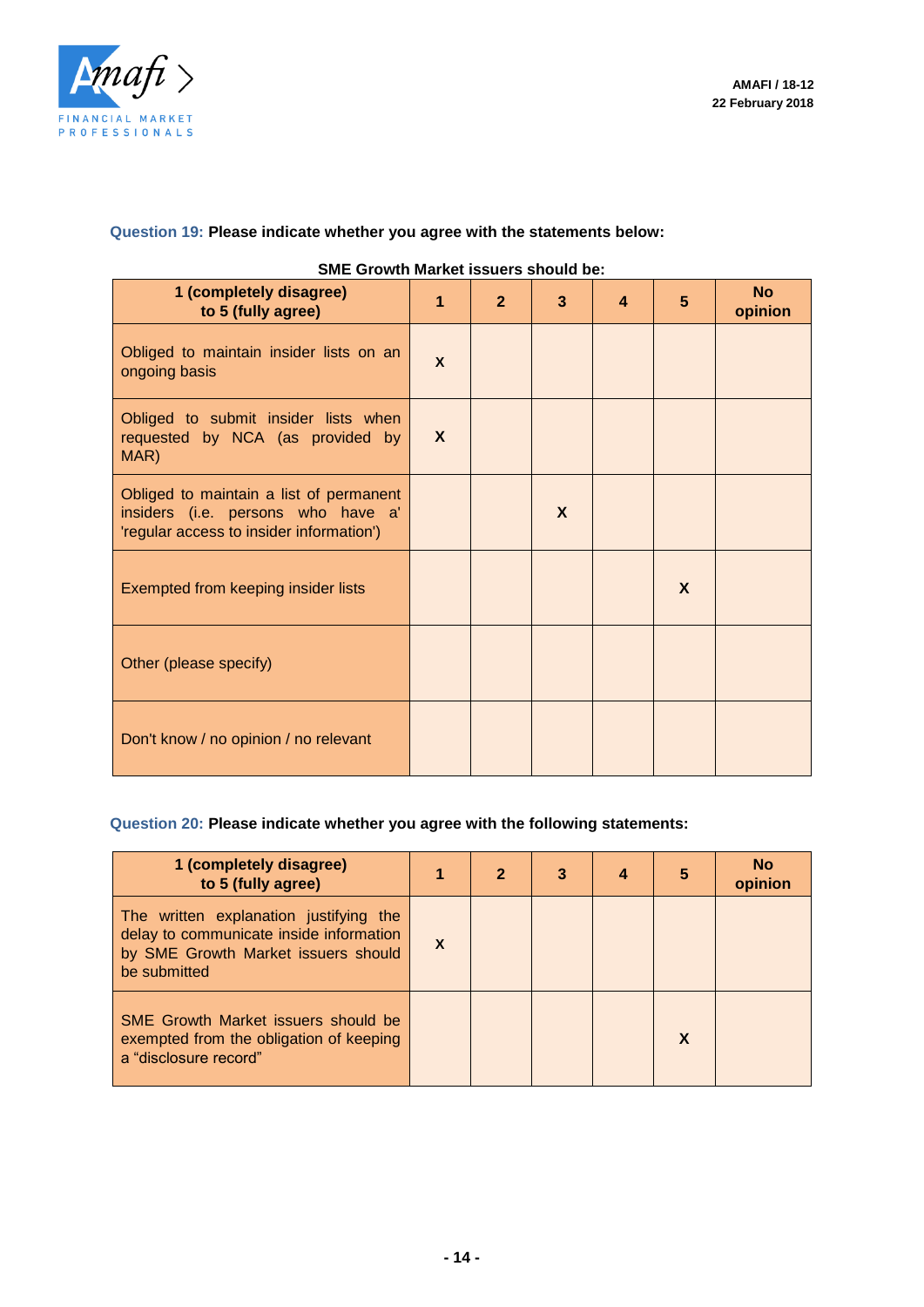

# **Question 21: Should private placement of bonds on SME Growth Markets be exempted from market sounding rules when investors are involved in the negotiations of the issuance?**

Completely disagree Rather disagree **Neutral** Rather agree **Fully agree** Don't know / no opinion / not relevant

AMAFI believes that while **these transactions may be subject to MAR** (in particular when the bond resulting from such transaction is listed), this does **not make them automatically subject to article 11 of MAR** relating to "*market soundings*". They would only be subject to this article if they were to give rise to a "*market sounding*" as precisely defined in the said article (please note that for that reason, it is inaccurate, from a legal standpoint, to state that "*they do fall under the scope of market sounding rules as the privately placed bonds are admitted to trading on an MTF*", as the admission to trading makes them subject to MAR but not necessarily to the "*market sounding*" rules which require the characterization of a "*market sounding*").

Precisely, regarding **whether or not these transactions can be considered as giving rise to "***market soundings***",** AMAFI **answers negatively** as it strongly believes that the second condition set by this article ("… *communication of information… its potential size or pricing")* is not met. Indeed, in the context of this type of transaction, the few investors which are contacted are not contacted in order to identify with them specific terms of a possible transaction (notably its price) with a view to maximizing its chances of success with the many other investors to which it will be offered. It is rather to identify potential investors with which all the terms of a future transaction may be negotiated. The involvement of investors is a necessary and integral part of preparing the transaction. It is only because the investors are participants in the discussions that the transaction may be put together and executed.

AMAFI believes therefore that, as rightly pointed out by the EC in its Q.21, **the key differentiating element is the negotiation element**. In a "*market sounding*", as the word "*soundin*g" indicates, a few investors are "*sounded*", i.e. interrogated, to assess whether they would potentially be interested in subscribing to a proposed issue – whose terms, or most of them, have already been defined. This enables the issuer to finalise its terms and launch the issue *vis-à-vis* other investors who will subscribe without having been part in any negotiation. Conversely, in those private placements of debt with negotiation, investors are not *"sounded'*. They are approached to see if they would be interested in entering into a negotiation process that could lead to a transaction;

This is why AMAFI is strongly in favour of **an official recognition by the EC of the fact that these transactions do not fall within the scope of article 11 of MAR** (please note that strictly speaking, these transactions should not be "*exempted*" from market sounding rules – because an "*exemption*" would implicitly mean that they normally fall under the scope of such rules. Based on the developments above, it should rather be recognized that these transactions do not fall within the scope of market sounding rules because they do not meet the criteria set by article 11. As the EC points out on p.17 of its consultation document, this analysis was confirmed in France by the French competent authority in 2014 in the context of the "*Norme Professionnelle AMAFI relative aux sondages de marché et aux tests investisseurs*").

Naturally, **this would not exclude the application of the other MAR rules** relating particularly to "*inside information*" if, in the context of such a transaction, information which could be characterized as such, were to be communicated by the issuer to the potential investors (the Model form of Non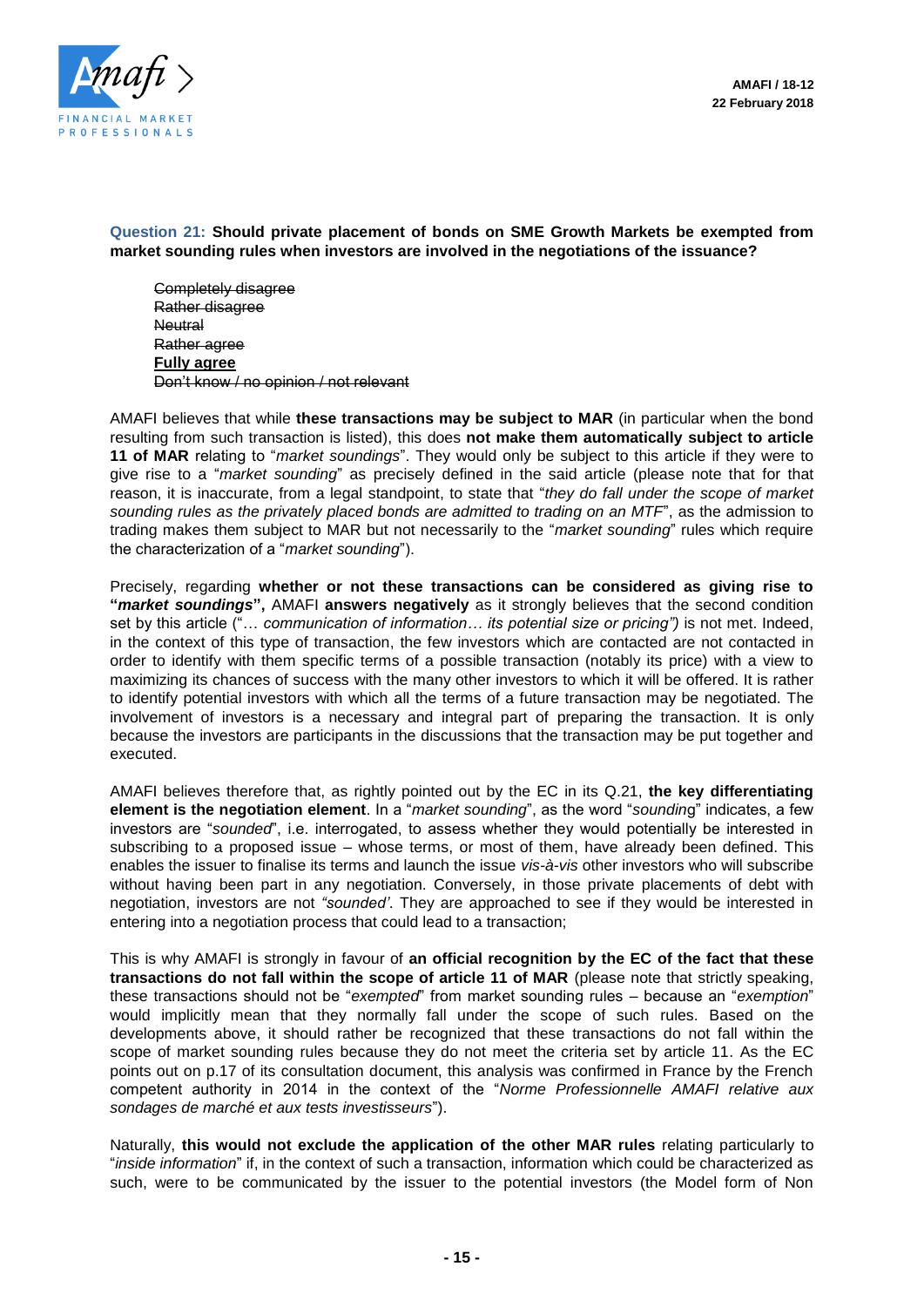

Disclosure Agreement which exists, for instance, both in France and in the UK, provides specifically for this situation and the commitment of the parties, in that case, to abide by applicable legislation).

AMAFI believes that this is a subject of **major concern** for the participants in this type of transaction, (known in France as "*Euro Private Placements"* or *"Euro PP transactions"* and in the UK *as "ECPP transactions"*) notably because of the very heavy obligations imposed on the "*persons receiving market soundings*" which have a deterring effect for the potential investors who might otherwise have been interested in entering into a negotiation process with the issuer with a view to concluding such a transaction.

Finally, AMAFI would like to point out the concern raised by this question **does not affect only SMEs** as this type of transactions is an alternative means of financing used by a variety of issuers, a significant part of them being outside the scope of the SME definition. Therefore, **any positive solution** to this difficulty **should be extended** to all private placements of debt when investors are involved in the negotiation**, irrespective of the size of the issuer**.

**Question 22: Please indicate whether you agree with the following statements: SME Growth markets issuers that only issue plain vanilla bonds should**

| 1 (completely disagree)<br>to 5 (fully agree)                                           | 1            | $\overline{2}$ | 3 | $\boldsymbol{4}$ | 5                         | <b>No</b><br>opinion |
|-----------------------------------------------------------------------------------------|--------------|----------------|---|------------------|---------------------------|----------------------|
| Have the same disclosure requirements<br>as equity issuers on SME Growth<br>markets     | $\mathsf{X}$ |                |   |                  |                           |                      |
| Disclose only information that is likely to<br>impair their ability to repay their debt |              |                |   |                  | $\boldsymbol{\mathsf{x}}$ |                      |

The main concern of an investor subscribing to an issue of plain vanilla bonds is whether anything could affect the issuer's ability to repay its debt. There is no point therefore in imposing on a debt issuer the same disclosure requirements as those applying in case of equity issuance.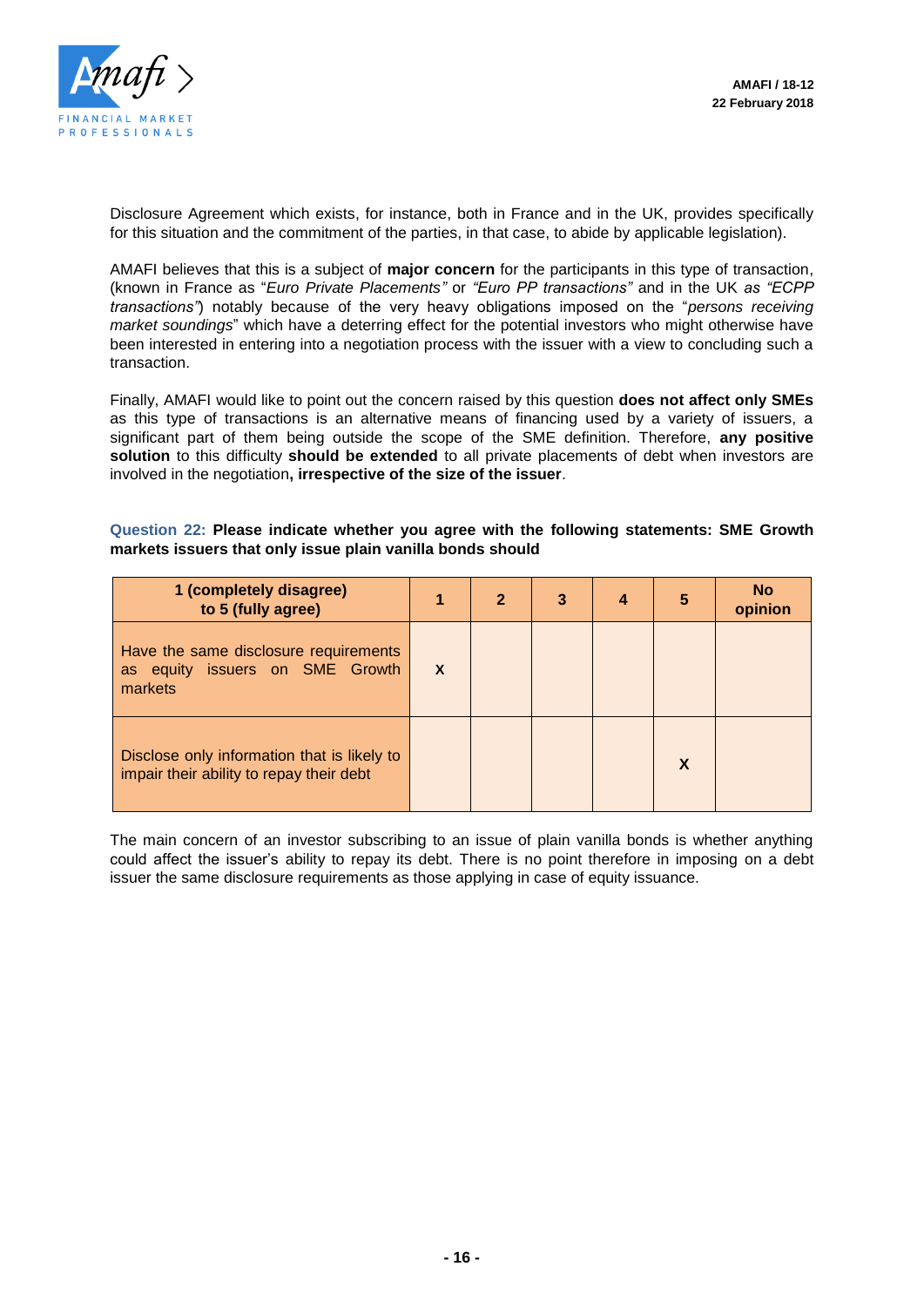

### **Question 23: Should the obligation of SME Growth Market issuers to publish half-yearly report be?**

**Mandatory for SME Growth Markets equity issuers** Mandatory for SME Growth Markets debt issuers Left to the discretion of the trading venue (through its listing rules) for SME Growth Markets equity issuers **Left to the discretion of the trading venue (through its listing rules) for SME Growth Markets debt issuers**  Removed for all the SME Growth Market equity issuers Removed for all the SME Growth Market debt issuers Other (please specify below) Don't know / no opinion / not relevant

While half-yearly reports are common practice and appear generally useful to potential investors in an equity issuance on SME Growth Markets, the interest of such reports should be balanced against the constraints and costs of their preparation and publication by debt issuers and such assessment should be conducted per market. This is why AMAFI considers that for SME Growth Markets debt issuers, this matter should be left to the discretion of the trading venue, through its listing rules.

**Question 24: Which of the following options best reflect your opinion on the impact that the minimum tick size regime provided by MiFID II would have on the liquidity and spreads of shares traded on SME Growth Markets:**

|                                                                                                                | No Impact | Lead to<br>minor<br>increase | Lead to<br>significant<br>increase | Lead to<br>minor<br>decrease | Lead to<br>significant<br>decrease | <b>No</b><br>opinion |
|----------------------------------------------------------------------------------------------------------------|-----------|------------------------------|------------------------------------|------------------------------|------------------------------------|----------------------|
| Impact of the minimum tick<br>size regime on the liquidity<br>of shares traded on SME<br><b>Growth Markets</b> | X         |                              |                                    |                              |                                    |                      |
| Inpact of the minimum tick<br>size regime on the spreads<br>of shares traded on SME<br><b>Growth Markets'</b>  |           |                              |                                    | X                            |                                    |                      |

In the frame of this consultation, AMAFI and one of its members decided to conduct a study with regard to "*the impact that the minimum tick size regime provided by MiFID II would have on the liquidity and spreads of shares*".

Obviously, only limited time has elapsed since the implementation of MiFID II / MiFIR, making it difficult to draw definitive conclusions. Still, it can be considered that (i) the impact of the implementation of the new tick size regime can be precisely measured by comparing similar situations during short periods just before and after the implementation date and that (ii) the depth of the sample considered in the study (2,705 EU shares) is sufficient to provide a good level of comfort with regard to the conclusions of the study.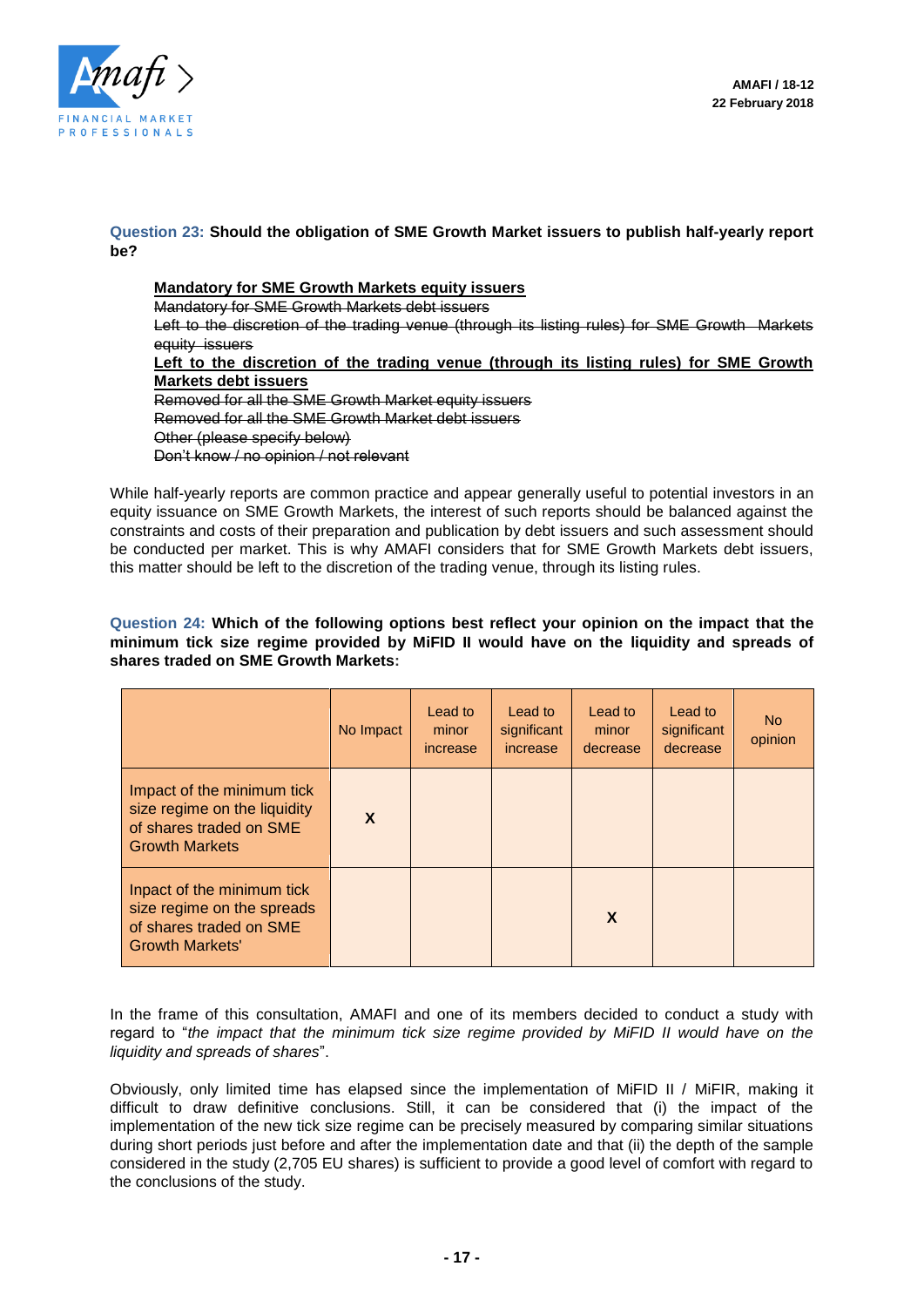



Generally speaking, the implementation of MiFID II / MiFIR tick regime led to significant changes for European shares, with only 24% of unchanged tick sizes on the  $3<sup>rd</sup>$  of January, and a trend clearly orientated towards the increase of tick sizes (55% of shares).

In that global frame, shares with a market cap below EUR 1bn have been significantly more subject to (i) change in the tick size (84%), (ii) decreases of tick sizes (26%) and (iii) extreme changes in tick sizes (25%) than shares with a market cap above EUR 1bn (64%, 15% and 9% respectively).

From a bid-offer spread perspective, the new tick size regime seems to have had a globally positive impact for small cap shares:

- the bid-offer spread decreased for a majority of small cap shares,
- the decrease in tick size did effectively waive a constraint on the bid-offer spread for the targeted small cap shares,
- conversely, the increase in tick size appear not to have created a significant new constraint on the bid-offer spread for the targeted small caps.

With regard to available liquidity, the implementation of the new tick size regime confirmed the "classic" strong correlation between the liquidity available at the best bid / offer and the level of tick sizes. It also appears that small cap shares have experimented an increase in available liquidity at the beginning of 2018, on the back of factors unrelated to the change in tick sizes. The combination of both factors led to a general increase in the available liquidity for small caps, with two thirds of shares with a market cap below EUR 200m experiencing an increase in the liquidity available at the best bid / offer.

Last, it appears that the implementation of the new tick size regime was overall neutral with regard to the trading volume for shares with a market cap below EUR 1bn.

AMAFI's study (*AMAFI / 18-11*) is available on [www.amafi.fr.](http://www.amafi.fr/)

| 1 (completely disagree)<br>to 5 (fully agree)                                                                                                       | $\mathbf{2}$ | 3 | 4 | 5 | <b>No</b><br>opinion |
|-----------------------------------------------------------------------------------------------------------------------------------------------------|--------------|---|---|---|----------------------|
| Market operators should be given the<br>flexibility not to apply the minimum EU<br>tick size regime on their SME Growth<br><b>Markets</b>           |              |   |   | X |                      |
| Market operators should be given<br>another form of flexibility as regards the<br>EU minimum tick size regime on their<br><b>SME Growth Markets</b> |              |   |   |   |                      |

### **Question 25: Please indicate whether you agree with the following statements:**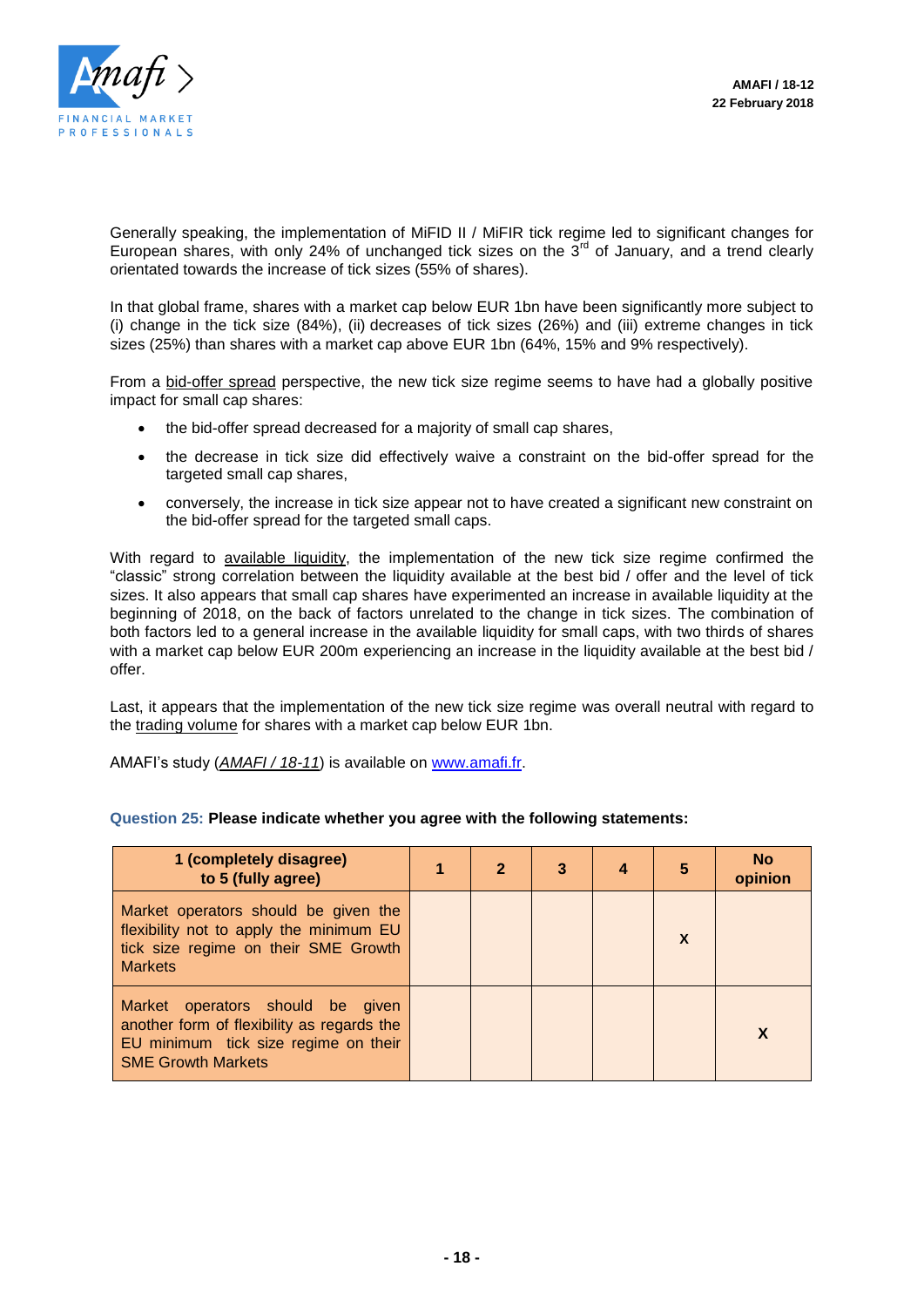

**Question 26: Building on the ESMA's opinion ('Points for convergence in relation to MAR accepted market practices on liquidity contracts' in May 2017), would there be merits in creating an EU framework on liquidity contracts that would be available for all SME Growth Market issuers across the EU?**

Yes No Don't know / no opinion / not relevant **Other**

In France today, more than half of the listed companies – mainly SMEs but not only – use a liquidity contract, which shows that this technique is highly beneficial. Its framework has been standardized almost 20 years ago in close relation with the French market authority, and has been modified several times since. One of these modifications followed the entry into force of the Market Abuse Directive: in 2005, this framework was transformed into an Accepted Market Practice - AMP.

As AMAFI recently pointed out, there are several benefits attached to liquidity contracts in France as opposed to market-making which is often misrepresented as the only way to increase market liquidity without any risk in terms of market manipulation. These benefits, which are particularly important for SMEs in terms of reduction of volatility and spreads, explain why liquidity contracts expanded so much on the Paris regulated market. Specifically, AMAFI conducted a market study, which showed that:

- (i) The existence of a liquidity contract leads to a reduction in the volatility of stocks, by more than 25% for stocks with a free float below EUR 200m, and in the region of 10% for stocks with a free float between EUR 200m and EUR 5bn,
- (ii) The existence of a liquidity contract leads to a reduction in the bid-offer spread of stocks, by more than 50% for stocks with a free float below EUR 200m, and in the region of 20% to 40% for stocks with a free float between EUR 200m up to EUR 5bn,
- (iii) Market making agreements (where the market maker intervenes for its own account) do not provide such benefits in terms of volatility and bid-offer spread reduction, especially for SMEs.

But the importance of this practice is also the consequence of the experience gained over the years through a constructive dialogue between the national competent authority (AMF) and the market participants. These two factors, very specific to France, explain why liquidity contracts did not develop in the same fashion in others Member States. It also explains why ESMA, which has to assess the compatibility of an AMP with the new Market Abuse Regulation – resulting from article 13 of Regulation (EU) 596/2014 and from the Delegated Regulation (EU) 2016/908 –, issued against all logic and in a very questionable way from a legal standpoint, a very restrictive opinion on how liquidity contracts should be implemented by each national competent authority (*ESMA70-145-76*).

While the benefits of liquidity contracts are not understood by a number of Member States, AMAFI considers that the recognition at EU level of the benefits of liquidity contracts, particularly for all SME Growth Market issuers, would be beneficial. However, for the same reason, one can fear that the definition of a common framework will only lead to setting up a framework that is too rigid to be efficient for SMEs.

For AMAFI, there are more risks than benefits in seeking to create an EU framework on liquidity contracts.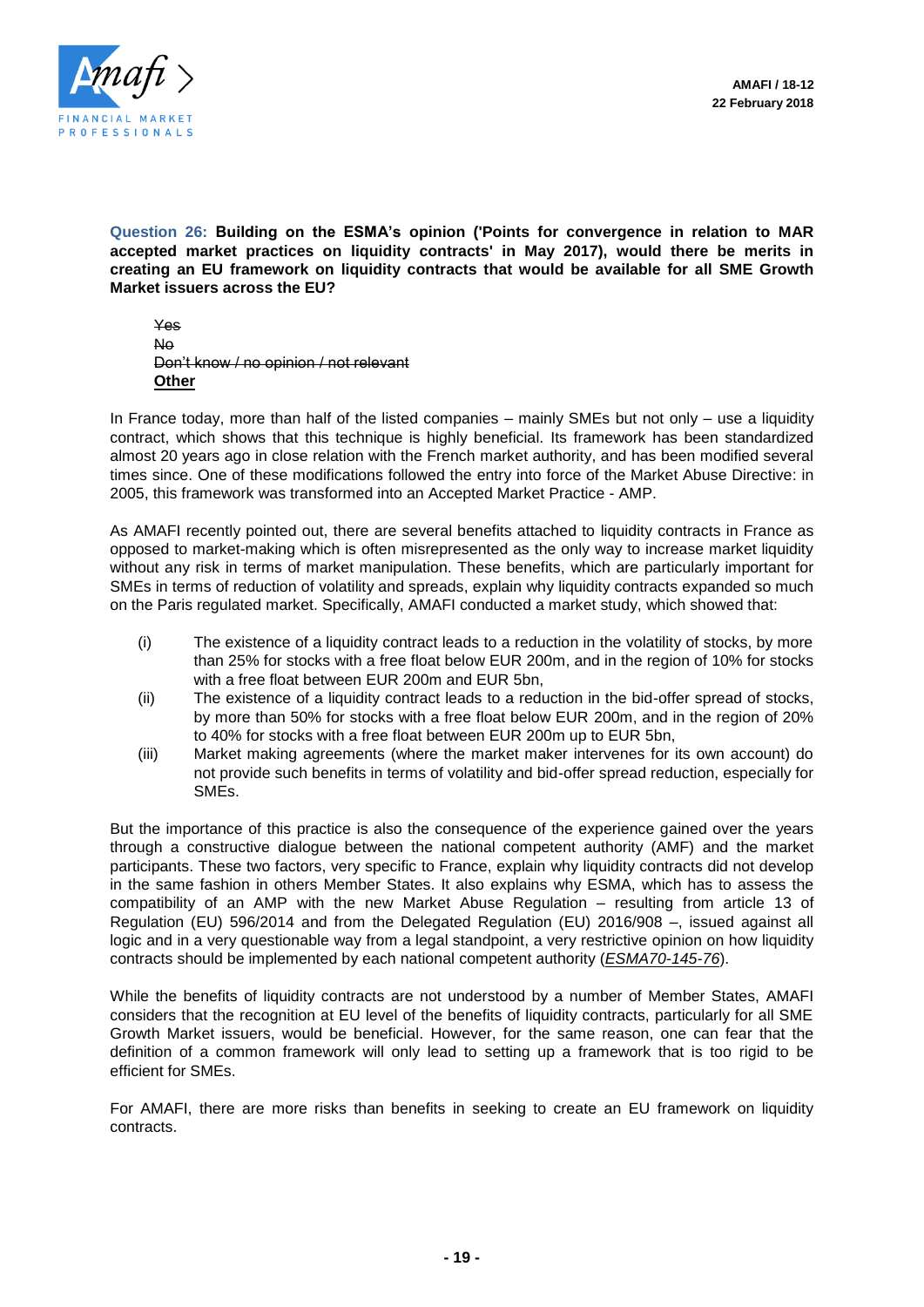

### **Question 27: Which of the following options best reflects your opinion on the application of a rule on minimum free float?**

A rule on minimum free float should be introduced in the EU legislation with criteria and thresholds determined at EU level

**A rule on minimum free float should be introduced by the EU legislation with criteria and thresholds left to the discretion of the SME Growth Market operator (through its listing rules)**

No rule on minimum free float should be introduced in the EU legislation Other (please specify below) Don't know / no opinion / not relevant

### **Question 28: Please describe any regulatory barriers to institutional investments in SME shares or bonds listed on SME Growth Markets or MTFs:**

AMAFI is not in a position to respond to this question which concerns mainly institutional investors.

# **Question 29: Which steps could be taken to facilitate SME bond issuances on SME Markets without incurring high costs for assessing creditworthiness of issuers?**

AMAFI considers that no EU regulation is needed in relation to this matter (credit worthiness of the debt issuers).

# **Question 30: What would be the risks associated with a more flexible approach to unsolicited credit ratings' by market players other than CRAs and what might be done to mitigate them?**

AMAFI believes that no need has been expressed by the investors in that respect and therefore there is no need to provide for unsolicited credit ratings. And in any case, credit rating should only be carried out by regulated Credit Rating Agency (CRAs).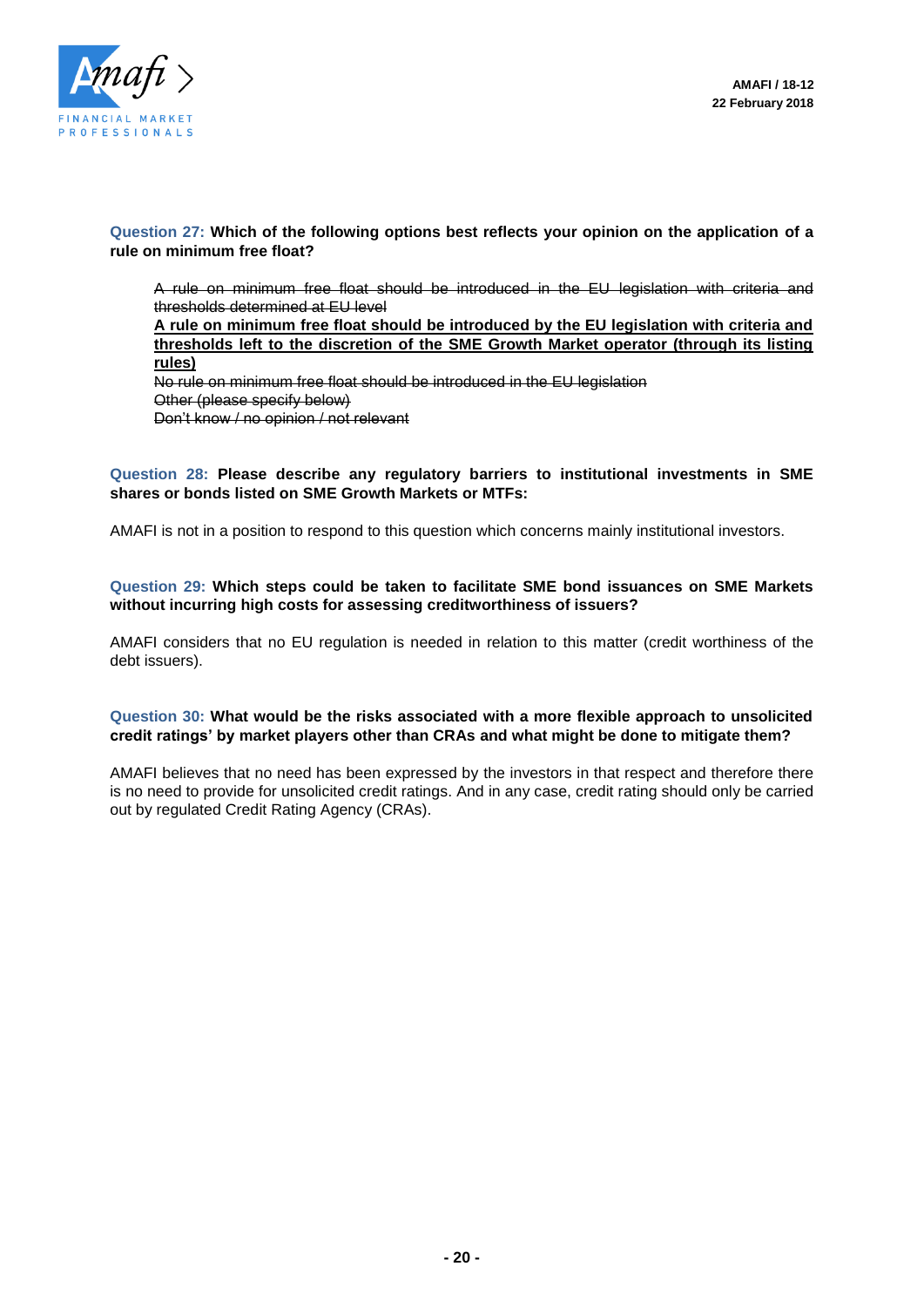

### **Question 31: Please indicate the areas and provisions where policy action would be most needed and have most impact to foster SME listings of shares and bonds on SME Growth Markets:**

| 1 (no positive impact)<br>to 5 (very significant positive impact)        | 1 | $\overline{2}$ | 3 | 4 | 5 | <b>No</b><br>opinion |
|--------------------------------------------------------------------------|---|----------------|---|---|---|----------------------|
| Criteria to define an SME Growth Market                                  |   |                |   |   | X |                      |
| Market capitalisation threshold defining<br>an SME debt issuer           |   |                |   |   |   |                      |
| Key adviser requirement                                                  |   |                |   |   |   |                      |
| Delisting rules on SME Growth Markets=                                   |   |                |   |   |   |                      |
| Transfer of listings from a regulated<br>market to an SME Growth Markets |   |                |   |   |   |                      |
| Management's transactions                                                |   |                |   |   |   |                      |
| <b>Insider lists</b>                                                     |   |                |   |   | X |                      |
| Justification of the delay in disclosing<br>inside information           |   |                |   |   |   |                      |
| <b>Market soundings</b>                                                  |   |                |   |   | X |                      |
| Disclosure of inside information for bond<br><b>issuers</b>              |   |                |   |   | X |                      |
| Half-yearly reports for SME Growth<br><b>Market issuers</b>              |   |                |   |   |   |                      |
| Tick size regime for SME Growth Market<br><b>issuers</b>                 |   |                |   |   |   |                      |
| Liquidity provision contracts                                            |   |                |   |   |   |                      |
| Free float requirements                                                  |   |                |   |   |   |                      |
| Institutional investors' participation in<br><b>SME</b> shares and bonds |   |                |   |   |   |                      |
| Credit assessments and ratings for SME<br>bonds issuers                  |   |                |   |   |   |                      |